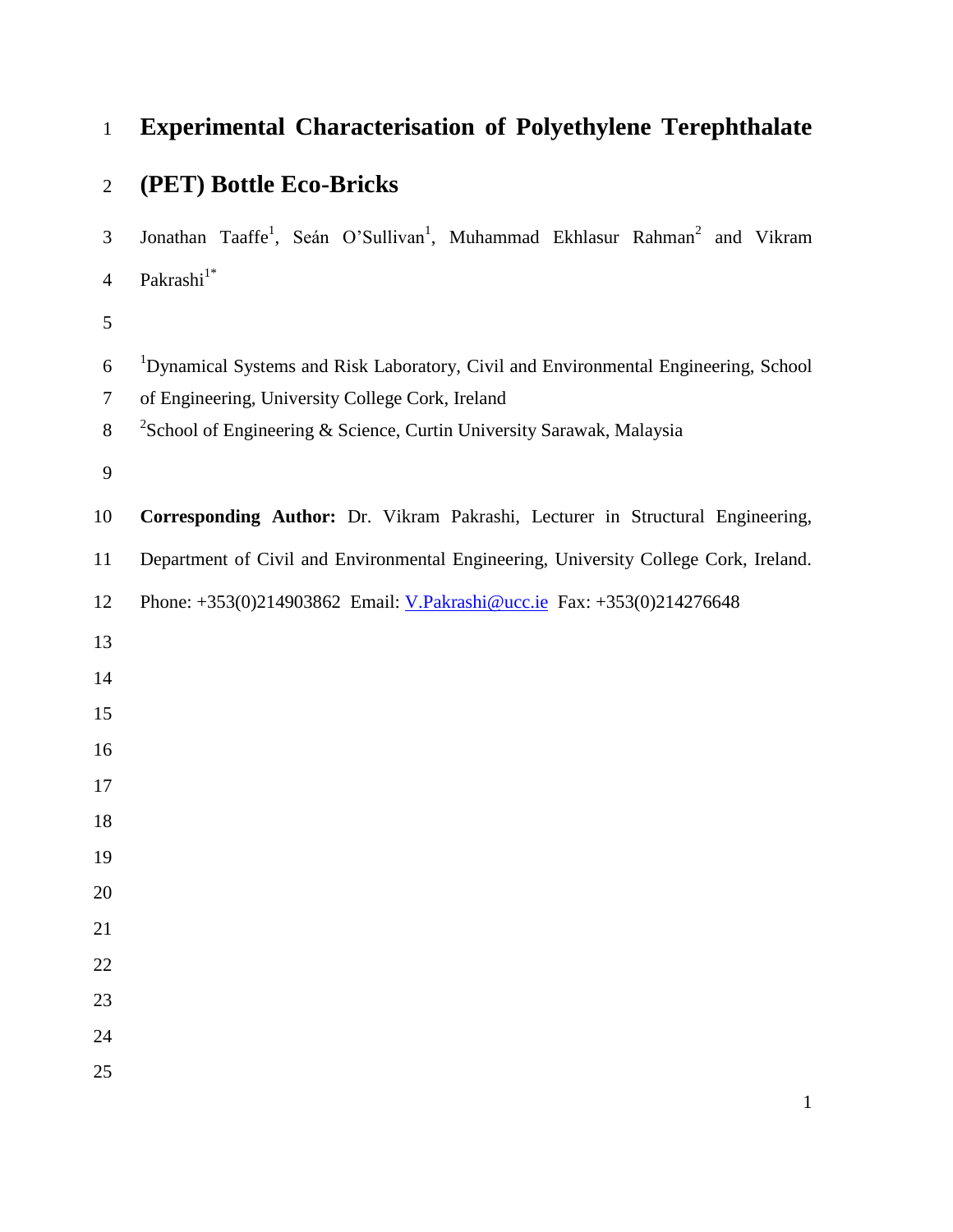#### **Abstract**

 This paper addresses the issue of recycling waste plastic by considering the feasibility of use of Eco-bricks for constructional purposes. The Eco-bricks are formed by packing plastic within Polyethylene Terephtalate (PET) bottles. Guidelines were provided for the construction of Eco-bricks. Experiments were carried out to characterise some of the properties of these bricks. Compression test, sound insulation assessment and light transmission were considered in this regard and compared with traditional construction materials and conditions. Possible applications of Eco-bricks were discussed. The paper presents the first attempt to characterise these bricks and the results encourage future use of them to a significantly wider extent and for various purposes.

 Keywords: Plastic waste, Compressive Test, Sound Insulation, Light Transmission, Eco-brick

#### **1. Introduction**

 Waste management problems related to high production of plastic is an extremely important global challenge [1-4] and recycling or recovery [5] routes of plastic solid waste have been highlighted by a number of researchers [6]. The mineralisation rate from long-term biodegradation experiments of both Ultra-Violet (UV)-irradiated samples, non-pre-treated, and additive-free low density polyethylene samples, in natural soils indicate it is likely to take more than 100 years [7]. In the last 20 years both diminishing landfill capacity and concern of general environmental issues have resulted in the United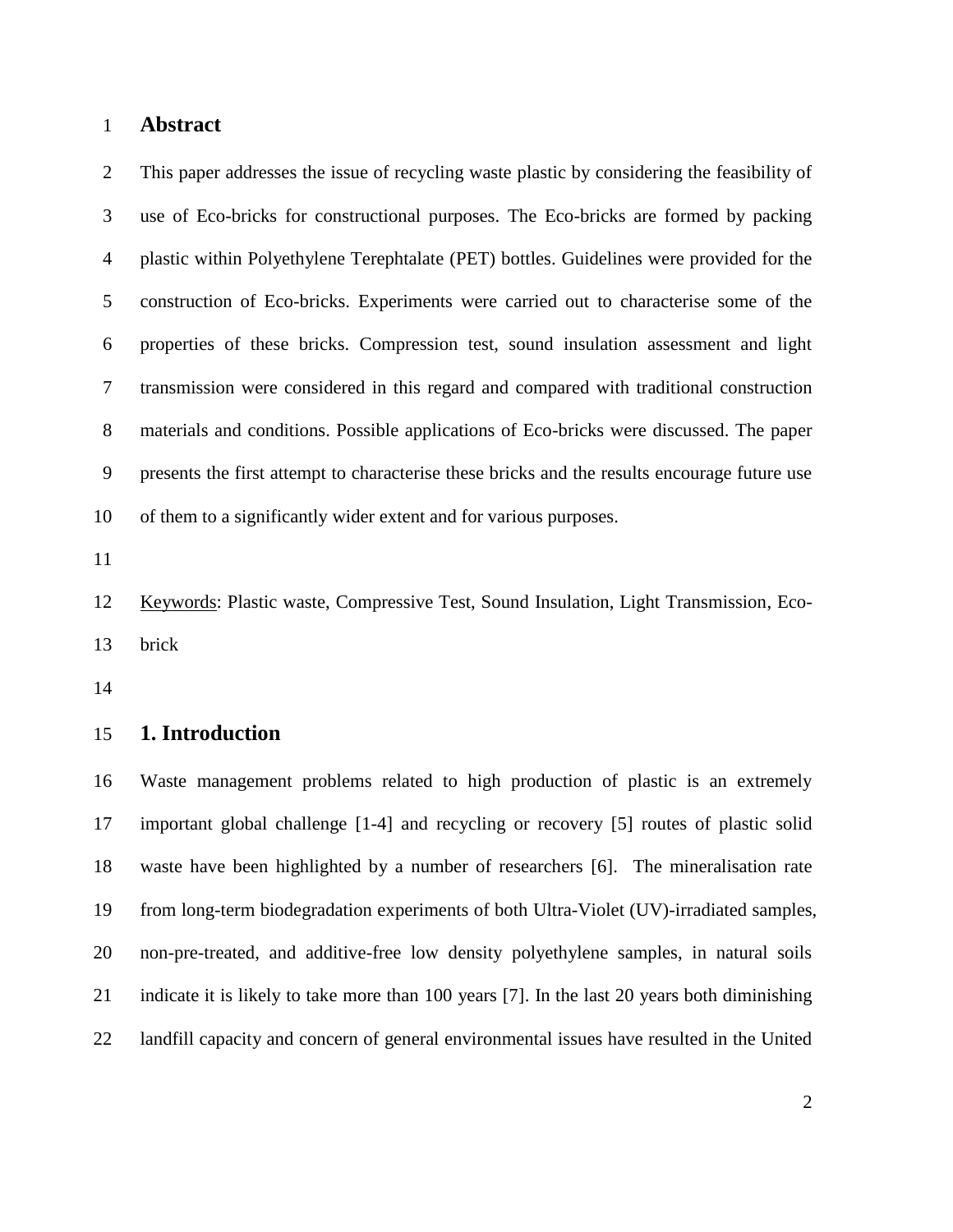States and the European Union (EU) introducing new legislations to promote waste reduction [2, 9]. The impact of plastics on primary and secondary carbon footprint is also a very important factor that has been highlighted by researchers [3]. High Density Polyethylene (HDPE), Low Density Polyethylene (LDPE) and Linear Low Density Polyethylene (LLDPE) are widely used for the manufacture of plastic bags [10]. Supermarkets shopping bags, the most prevalent type of plastic bag, are ideally produced out of LLDPE to obtain the desired thickness and glossy finish. LDPE is usually used if the producer is looking for a very thin and gauzy bag [11]. Life Cycle Analysis can provide important insights to the effects of such plastic products [12-14]. Consumer behaviour and governmental policies have an important role in the disposal stage. For example in Ireland a plastic bag levy was first introduced on 4th March 2002 at the rate of 15 cent per disposable plastic bag. It had an immediate effect on consumer behaviour with a decrease in plastic bag usage from an estimated 328 bags per capita to 21 bags per capita overnight. The current levy of 22 cent was introduced on 1 July, 2007. It was increased as the bags per capita had increased to 31 during 2006. The aim of the increase is to reduce the plastic bag per capita usage to 21 or lower [15]. This number may be compared to the equivalents in China and India as 1095 and 150 respectively [3].

 Re-use of plastic bottles have been considered for the construction industry and there exists studies on concrete [16], on mortars containing Polyethylene Terephtalate (PET) waste aggregates [17], use of rice husk and plastics [18], application as a composite in concrete [19], aggregate replacement in concrete [20-22], investigation in water-cement ratios of such concrete with PET bottles [23] and even as soil reinforcement [24].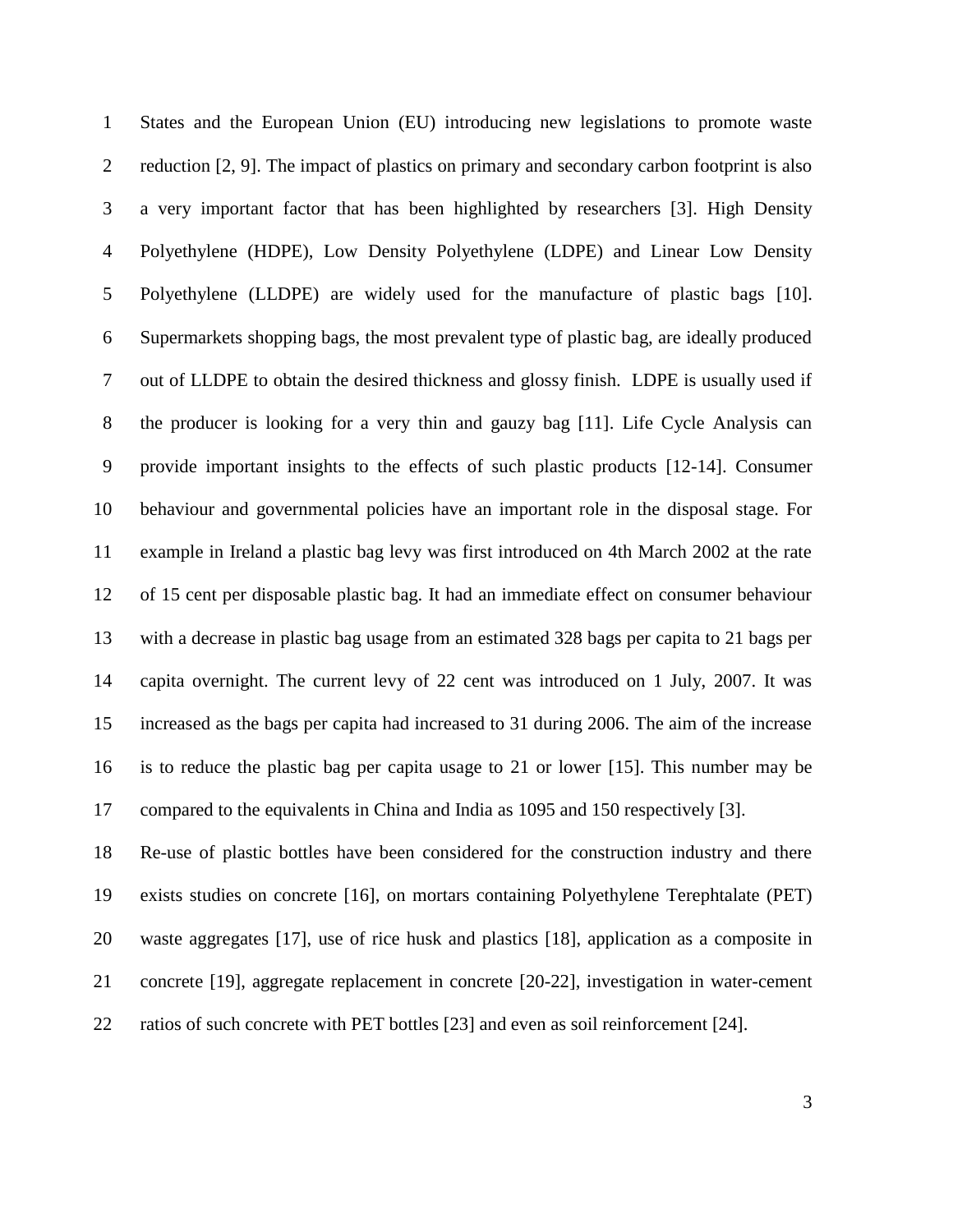Although significant work is present in the use of plastic bottles as additive to traditional construction materials, there exists a significant gap in studying if the bottles themselves can be used for potential applications in construction and very little study exists attempting to characterize such solutions to any extent. Recently POLLI-Bricks have considered the usage of plastic bricks [25]. There are some examples, especially in Latin American countries where a concept similar to eco-brick has been used as a part of a volunteering campaign and for detailing eco-parks or certain structural features.

 This paper presents a first characterization study on eco-bricks, which are essentially empty PET beverage bottles filled with waste plastic bags or other discarded plastic. Manufacturing aspects, consistency in weight and mechanical strength aspects are investigated as well as noise insulation and light insulation aspects. Experimental investigation is carried out on eco-bricks this regard and potential applications are discussed.

#### **2. Background to Characterisation**

#### **2.1 Compressive Strength**

 Compressive strength is a typical value quoted for units of construction but may have different interpretations based on the brittleness, ductility and the load-displacement characteristics of a material. Independent of a true failure or rupture of the material, a yield in compression is always representative of a characteristic strength of a unit of construction. Uncertainties in production within or between batches are acknowledged in construction design, but within batch variations are expected to be relatively lower for a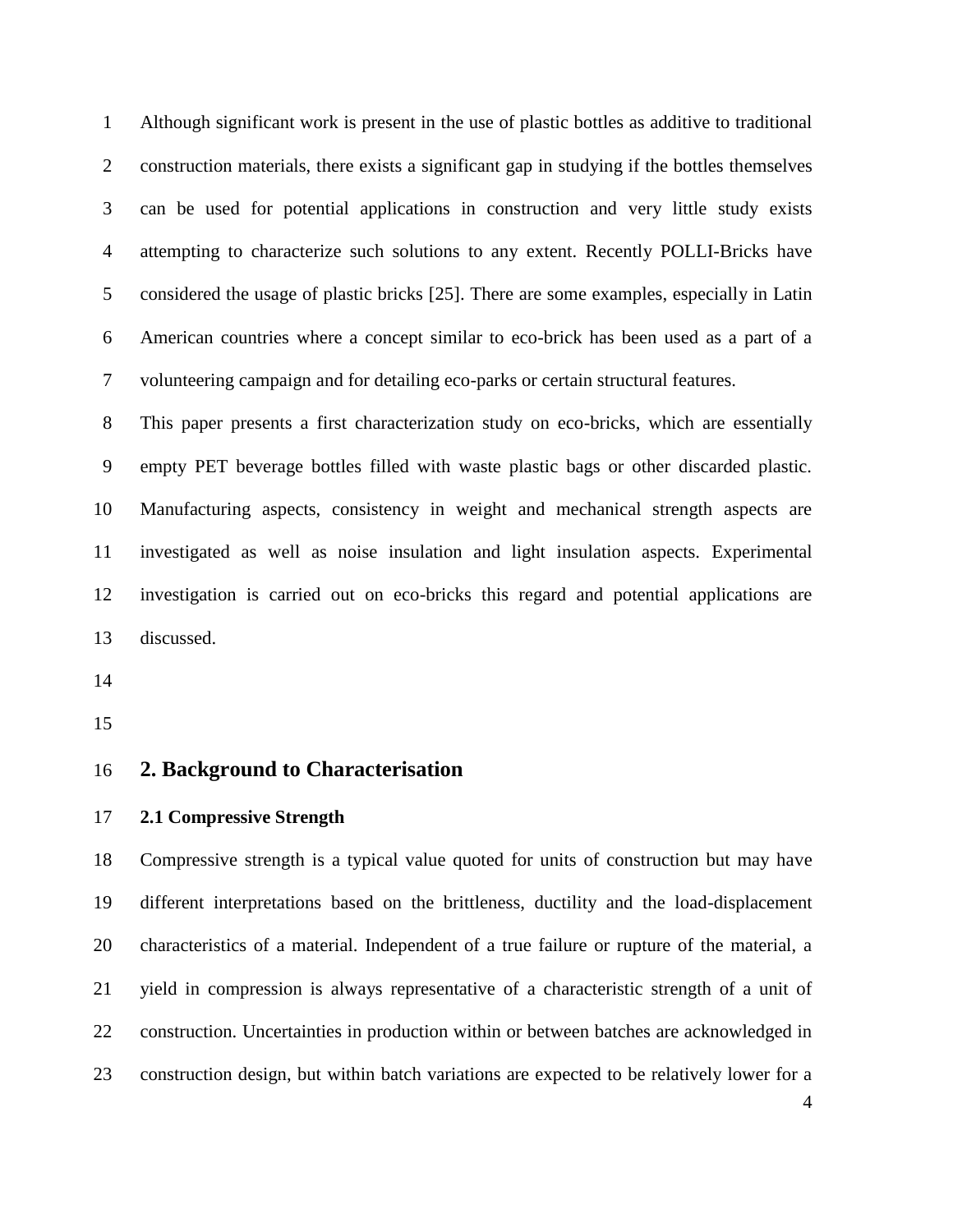manufacturing unit under appropriate control. However, it is difficult to assess such uncertainties with confidence for small and medium sized jobs by observing the number of defectives in a batch.

#### **2.2 Sound Insulation**

 In building acoustics, the main frequency range used to assess sound insulation lays between the 100 and 3150 Hz one-third-octave-bands and an optional extended frequency range is defined between the 50 and 5000 Hz one-third-octave-bands. The range between 50 and 5000 Hz is referred to as the building acoustics frequency range. It is possible to define frequency ranges using one-third-octave-band centre frequencies low frequency range (50–200 Hz), mid-frequency range (250–1000 Hz) and high-frequency range (1250–5000 Hz) [26]. For this paper it is assumed that 'typical rooms' have volumes 13 between 20 and 200  $m<sup>3</sup>$  and this covers the majority of practical situations. Measurements of sound insulation may be laboratory measurements that provide information at the design stage, field measurements that demonstrate whether the required sound insulation has been achieved in a building, and field measurements that help an engineer solve sound insulation problems in existing buildings. For many buildings the acoustic requirements are described in building regulations; hence repeatability, reproducibility, and relevance (i.e. the link between the measured sound insulation and the satisfaction of the building occupants) are particularly important for airborne and impact sound insulation. Laboratory measurements of the acoustic properties of materials and building elements (e.g. walls, floors, windows, doors) are primarily used for comparing products and calculating the sound insulation in situ. Measurements of material properties are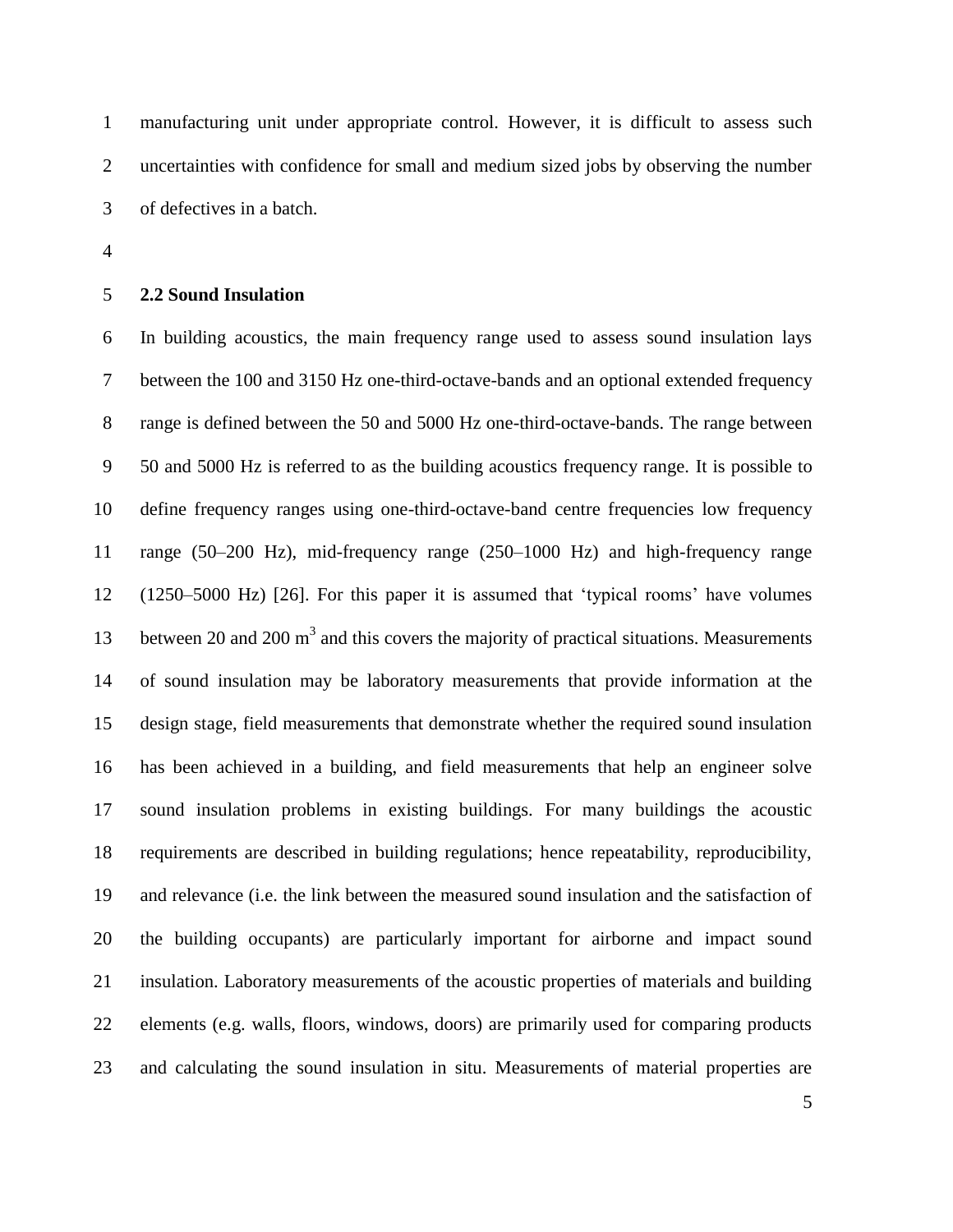particularly useful in assessing whether one material in the construction could be substituted for a different one, and for use in prediction models. Testing may also be carried out in-situ with limited number of samples. Sound insulation is heavily dependent on the quality of construction and workmanship. The test room should ideally be empty and unfurnished. It is common to express sound intensity on a logarithmic scale, called decibel SPL (Sound Power Level). On this scale, 0 dB SPL is a sound wave power of 10- 16 watts/cm2, roughly the weakest sound detectable by the human ear. Normal speech is at around 60 dB SPL, while painful damage to the ear occurs at around 140 dB SPL [27].

#### **2.3 Light Transmission**

 Transmission is the property of a substance to permit the passage of light, with some or none of the incident light being absorbed in the process. If some light is absorbed by the substance, then the transmitted light will be a combination of the wavelengths of the light that was transmitted and not absorbed [28]. The transmission coefficient is a measure of how much light (electromagnetic wave) passes through an optical element or a surface. Transmission coefficients can be calculated for either the intensity of the wave or the amplitude. Different instruments are required to assess light transmission. A spectrometer is an instrument used to measure properties of light over a specific portion of the electromagnetic spectrum. The variable measured is most often the intensity of light. The independent variable is usually the wavelength of the light or a unit directly proportional to the photon energy, such as wave number or electron volts, which has a reciprocal relationship to wavelength. An amplified photomultiplier tube (PMT) is designed for detection of light signals from DC to typically 20 kHz. The light to voltage conversion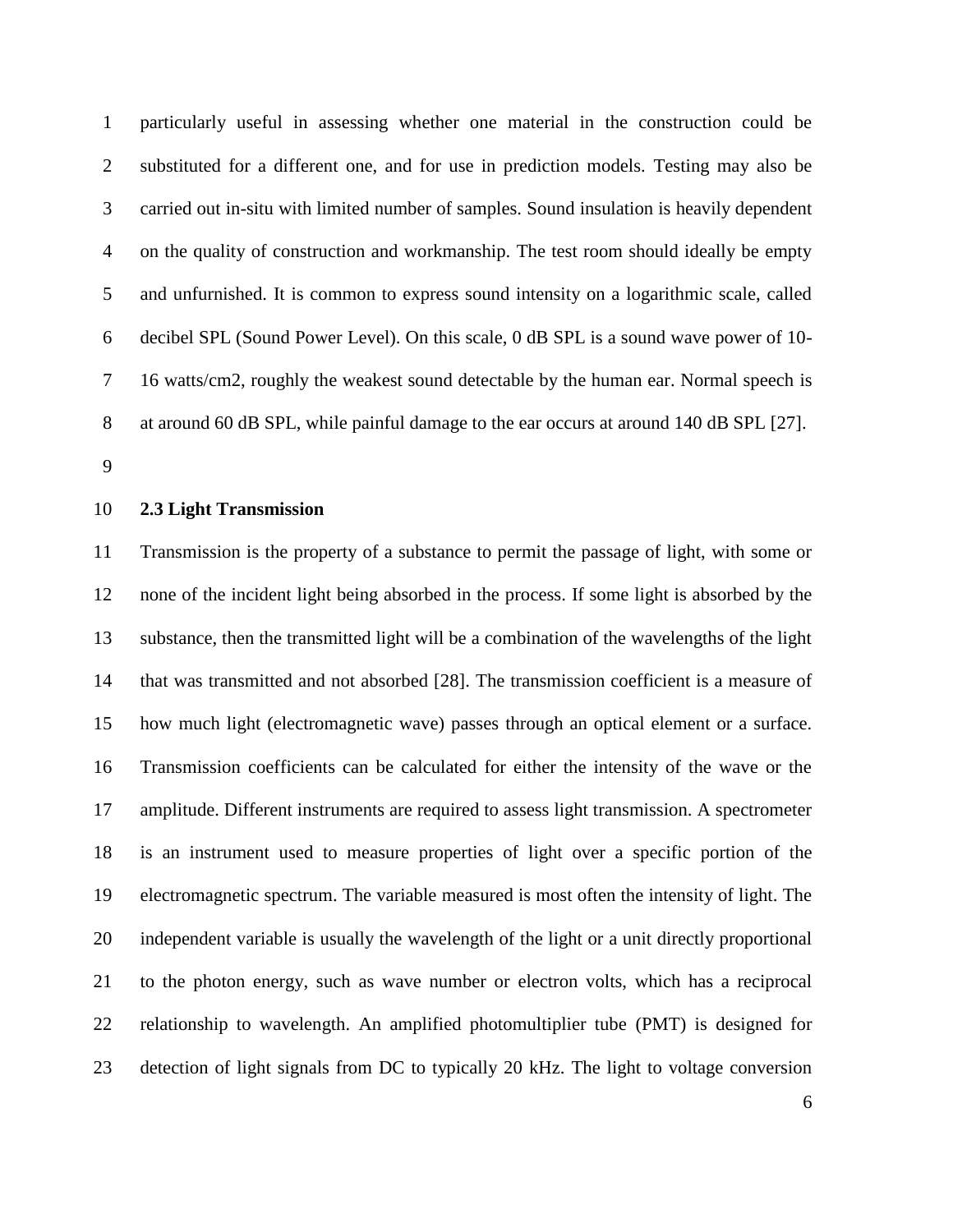can be estimated by factoring the wavelength-dependent responsivity of the PMT with the transimpedance gain.

## **3. Manufacture and Control of Specimens**

 Eco-bricks are formed by compacting waste plastic bags within pet bottles. An example of such bottles is presented in Figure 1. The manufacture and control of the various specimens are presented next.

#### **3.1 Manufacturing of Specimens**

*3.1.1. Selection of Bottle Size*

 There are many alternative sizes of plastic bottle to choose from including 500ml, 750ml, 1l, 1.25l and 2l bottles. The most appropriate bottle to use was found to be of size 500ml. There are a number of reasons behind this choice. It is quite difficult to manually pack a bottle of larger size. The force required from the stick to compact the plastic into bigger bottles is difficult to reach when packing the bottle by hand. Also, generally larger bottles can come in a variety of sizes due to their larger volume to manipulate the shape of the bottle. Using the 500ml bottle ensures that the geometry of the bottles are usually consistent.

# *3.1.2. Packing Material*

 It is preferred that the waste that goes in as a packing material is of a plastic form. There are some suggestions of using any household waste but most non-plastic household waste do not have as long a decomposition rate as plastic. The decomposition of any material can alter the compaction of the waste within the bottle and as a result compromise the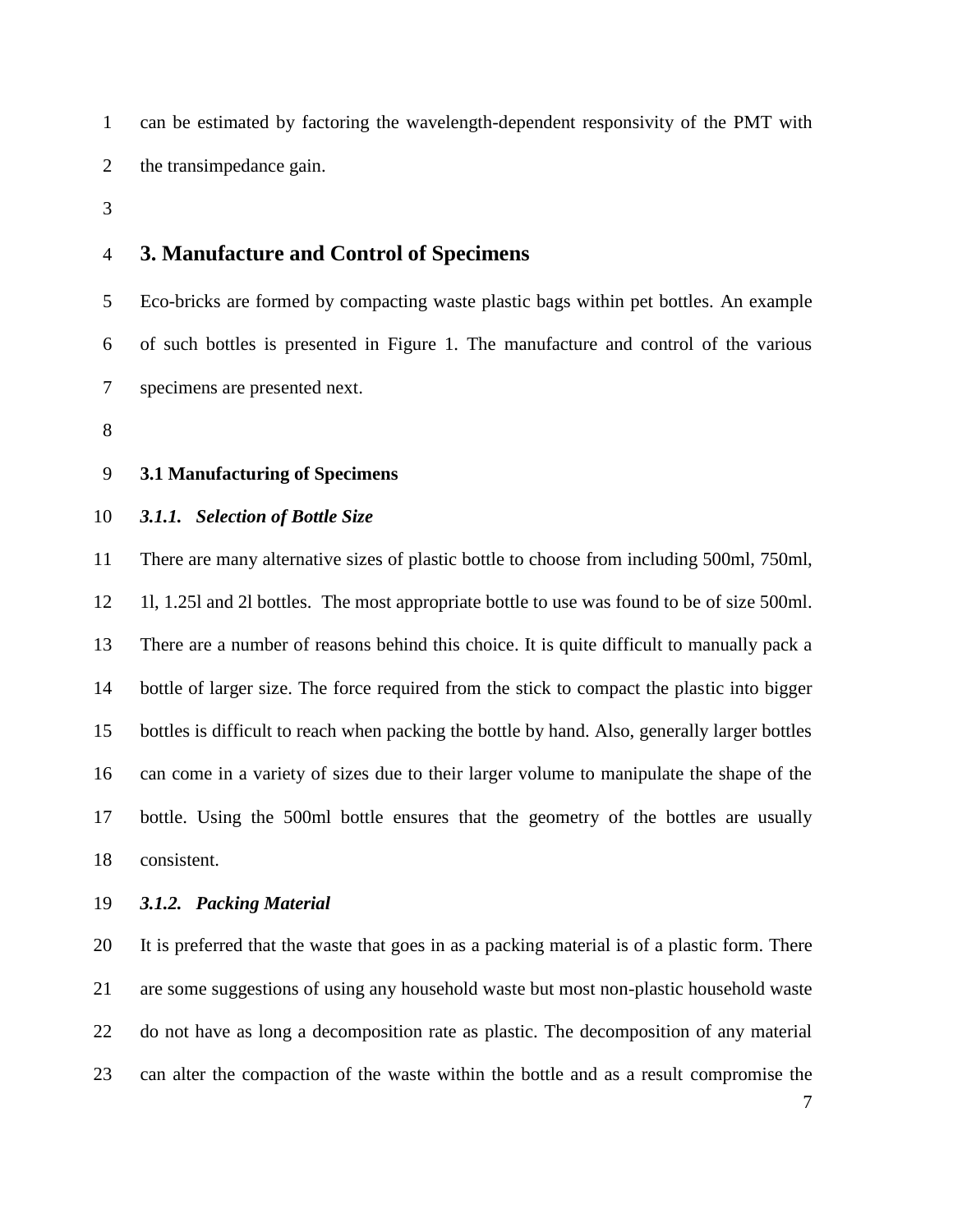structural integrity of the brick. Any forms of plastic can be used including cling film and food wrapper. The plastic that enters the bottle has to be relatively clean and always dry. This is important because particles of food can cause mould and other unpredictable bacteria to form. However, the majority of food packaging/garbage just needs a quick shake to remove most of the food from the garbage. It is important that the bottle is dried out before the packing process begins.

#### *3.1.3. Tapping Test*

 From experiences of making Eco-bricks it is advised to keep a set number of taps to compress the plastic into the bottle, needing between 4-6 taps for every piece of plastic. At the beginning of manufacturing a brick it takes less effort to compress the plastic but as more is entered it can be noted that the waste needs more force to compress the waste. The 4-6 taps is only a guideline as when one begins the process they will notice that sometimes mope taps will be needed to compress the plastic properly as indicated in the next subsections.

#### *3.1.4. The Packing Process*

 Before the packing process begins it is vital to ensure that a proper 'stick' is used to pack with. It must be able to reach the bottom of the bottle and be able to avoid the possibility of breaking. It must also be of a diameter which will fit into the bottle and have the leverage to reach the inner edges of the bottle. It is required that the stick is of sufficient length to ensure that one can have a firm grip on the stick so that it reaches the bottom of the bottle. Considering the alternative lengths of 500ml bottles available the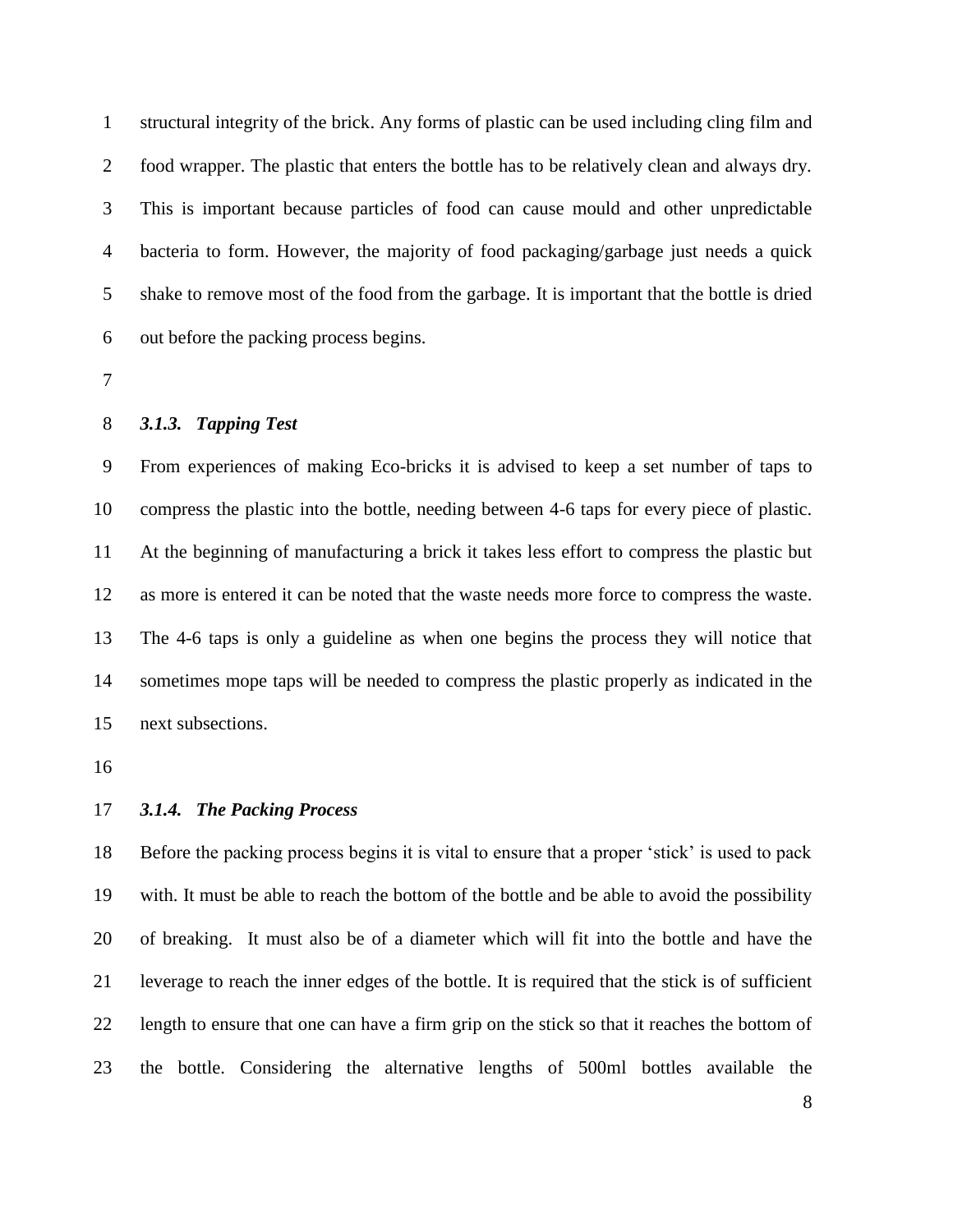recommendation is a metal rod of diameter 12-16mm and 350-500mm length. A wooden 2 stick could also be used, but the weight of the metal reduces the physical effort needed in packing the garbage. This increases the force applied into the bottle hence increasing the ease of creation. The best method is to start packing the waste in little by little and alternating between adding the plastic and compacting it with the stick. While compacting with the stick the bottle needs to be rotated while pressing down to ensure that the waste will be evenly compacted throughout the bottle. This helps ensure that the bottle will not have any voids and will have the solid properties similar to a concrete block.

#### **3.2. Control of Specimen**

 There are a number of aspects to the manufacturing to the brick that need to be kept to a high standard as one makes the bricks.

#### *3.2.1. Manual Checks*

 From the experience of making Eco-bricks, it is advised that the bottle eco brick should weigh no less than 220g after the packing process. If it is less that this weight it implies that the compression ratio of the brick is insufficient to be considered for structural purposes. The mass per unit volume plays an important role in the strength of Eco-bricks. The relationship is investigated in the next section experimentally. A weight below 220g is acceptable for use as an insulator but lower than this indicates that it might not be strong enough to withstand large pressures. Significant qualitative information can be retrieved about the specimen after construction by touch. When the brick is manufactured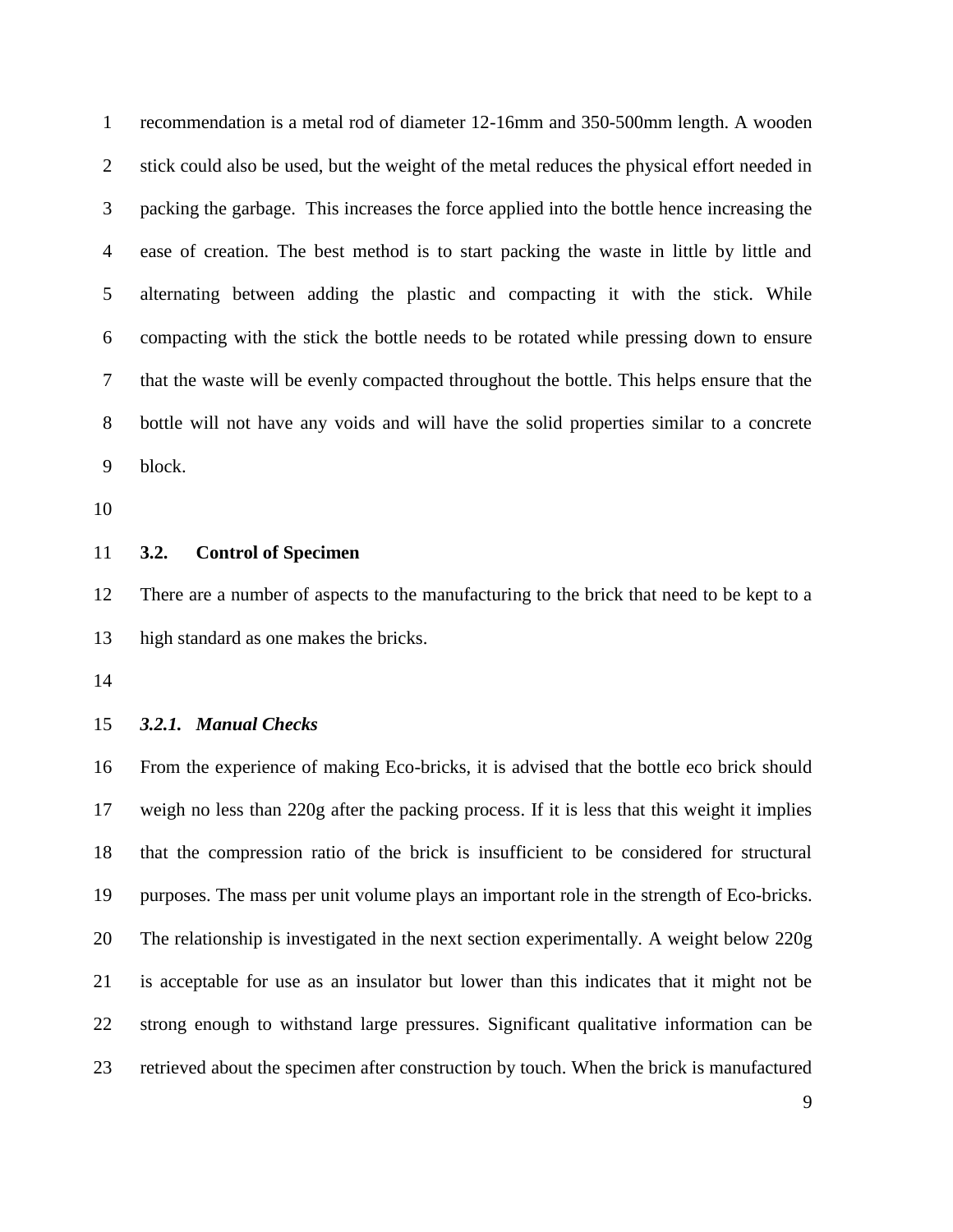if a person can feel the surface area of the bottle to ensure there is not any major voids in the packing. Due to human error in the manufacturing it has been acknowledged in tests that there can be small gaps in the packing but as long as they are not featuring frequently throughout the bottle and that they are so large that they are pose a risk to the structural integrity of the bottle.

#### *3.2.2. Void Detection*

 There are many different options that exist for finding and quantifying voids within the bottle eco brick. These include sophisticated methods like elastic and electromagnetic wave propagation [29]. With knowledge of sound wave propagation and the use of appropriate reference standards along with generally accepted test procedures, a trained operator can identify specific patterns corresponding to the echo response from good parts and from representative flaws. The echo pattern from a test piece may then be compared to the patterns from these calibration standards to determine its condition [30].

#### *3.2.3. Sample Checks*

 It is acknowledged that sampling checks are required when the bricks are manufactured in large quantities. As a guideline, the check for concretes in site may be referred to. As an initial recommendation, one in every ten bricks made by an experienced manufacturer could be tested, as testing every single brick would be very costly and time consuming. Figure 2 presents a flowchart related to the making of Eco-bricks.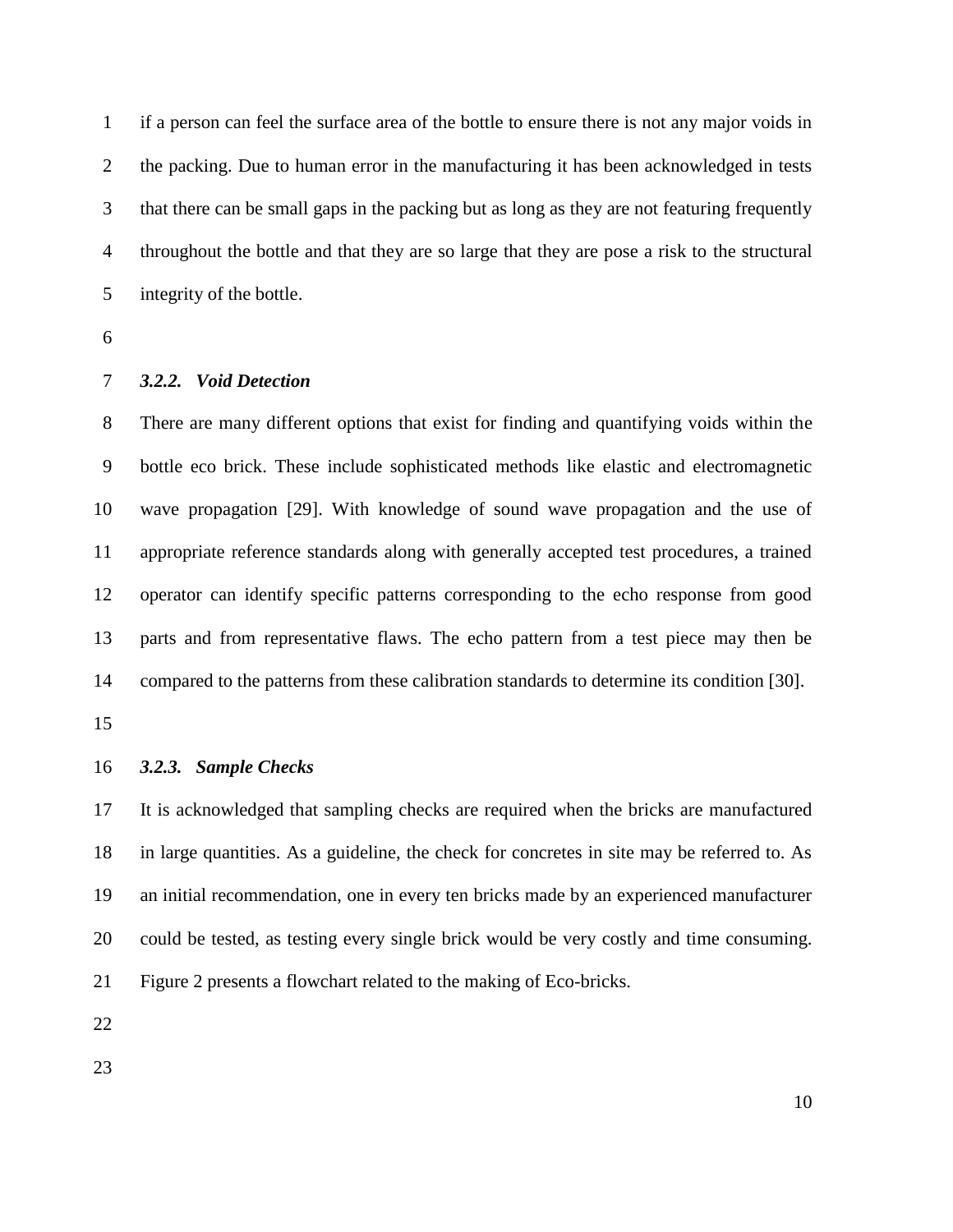# **4. Experimental Considerations**

#### **4.1 Compression Test**

 A Denison compressive testing machine was used for compression test. An extra platen 4 had to be added to the machine to allow for the smaller specimens in the test as  $150 \times 150$  x 150 cubes would be the norm for concrete cubes. The brick is first placed into the centre of the machine, with the bottle cap facing away from the front in case the pressure build up forced it to pop off. The initially preload is 5 kN. The full load is applied till there is a sudden drop in force, which results in the machine stopping. The failure is not complete since the specimen is substantially deformed but that no fracture occurs.

#### **4.2 Sound Insulation Assessment**

 It is not possible to test the sound insulation of the bottle "eco-brick" unless an entire room is made out of it. Therefore, to assess the sound insulation of the brick a viable option was to calculate the sound reduction index of the bottle "eco-brick" and undertake a comparable analysis to other bricks used in construction. Sound Reduction Index (R) is a quantity, measured in a laboratory which characterises the sound insulating properties of a material or building element in a stated frequency band [31]. It is possible to estimate the sound reduction index of a solid construction such as a brick wall by using the Mass Law, and this can be used to estimate the sound reduction index of a brick if the mass per unit area is known. To obtain the mass per unit area of the brick, a bottle was split in half with a saw. The half bottle is placed onto a piece of paper, and the outline is traced. The bottle is split up into very small trapezoids and the area of each trapezoid is calculated. Figure 3 presents the method of this conversion for different sections.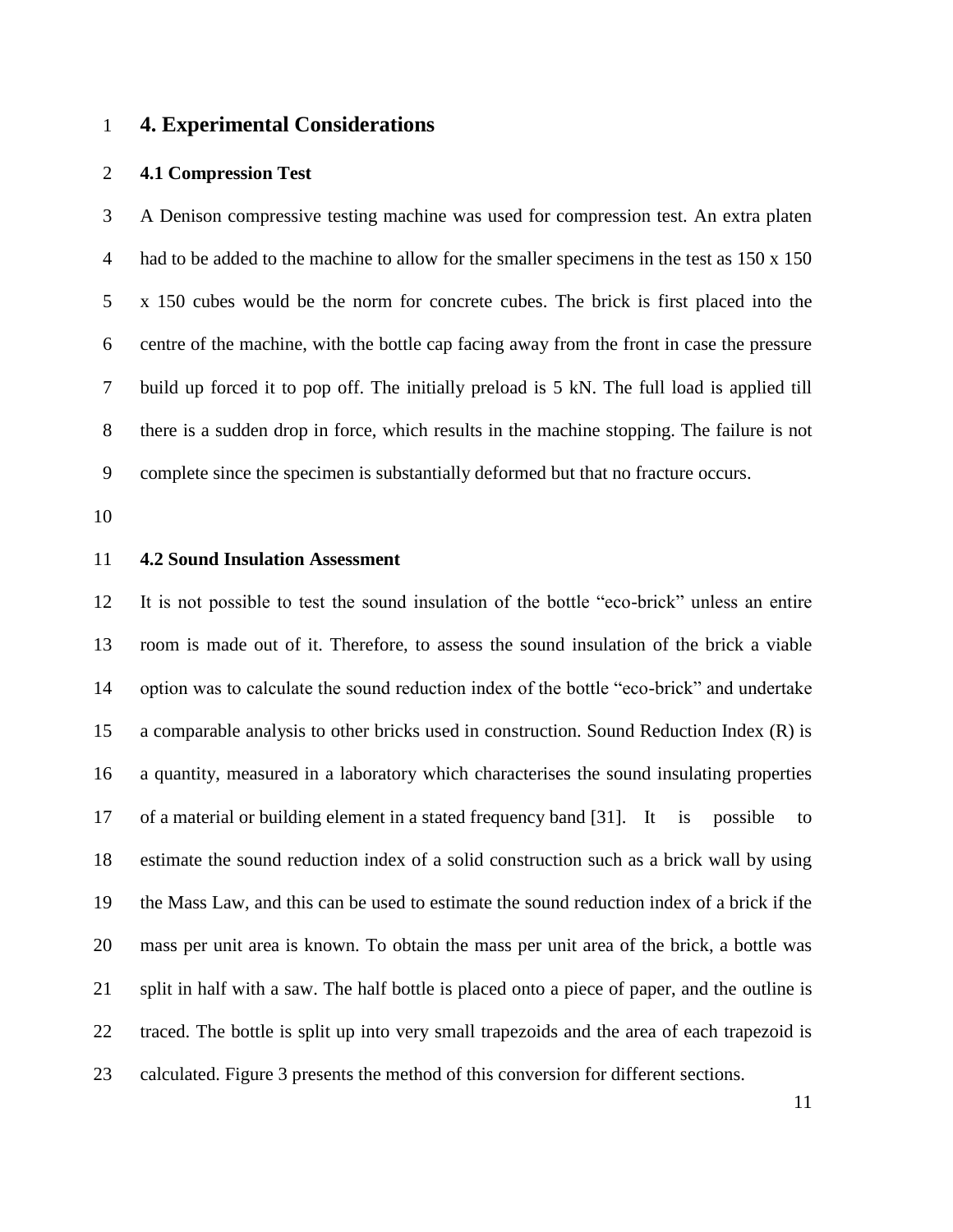#### **4.3 Light Transmission Assessment**

4 An amplified photomultiplier tube is used. A buffered output device drives a  $50\Omega$  impedance to 5V. The PMM01 housing includes SM1 (1.0352 x 40) threads that are compatible with any number of Thorlabs' SM1-threaded accessories. The housing also includes tapped holes that are compatible with Thorlabs' 30mm cage system.

 The PMM01 has three 8-32 (M4 on –EC version) tapped mounting holes with a 0.2 mounting depth and includes a switchable line voltage power supply. The desired tube control voltage has to be kept in the range of 0 to 1.25V. The anode current should not 11 100µA. The anode current is dependent on both the sensitivity of the PMT at a given wavelength and the applied voltage. The maximum output of the PMM01 is 10V for high impedance loads (5V for 50Ω loads). The output signal should be below the maximum output voltage to avoid saturation. If necessary, use external neutral density filters to reduce the input light level. A class 3B laser was used for this experiment. To have the laser at a fixed point on the rotating arm of the spectrometer a laser arm was pre- designed and constructed. An optical chopper was placed in front of the laser and before the Eco-brick being tested. This was held in place by a retort stand and used to modulate the laser beam at a frequency of approximately1kHz. Once the set-up was turned on, a laser beam is emitted towards the test subject, the PMT then detects any beams that have passed through the brick and the results can be taken from a multimeter. The results should be considered for a number of angles. These angles can be made by rotating the arm with the PMT attached to it and the angle can be read from the vernier scale on the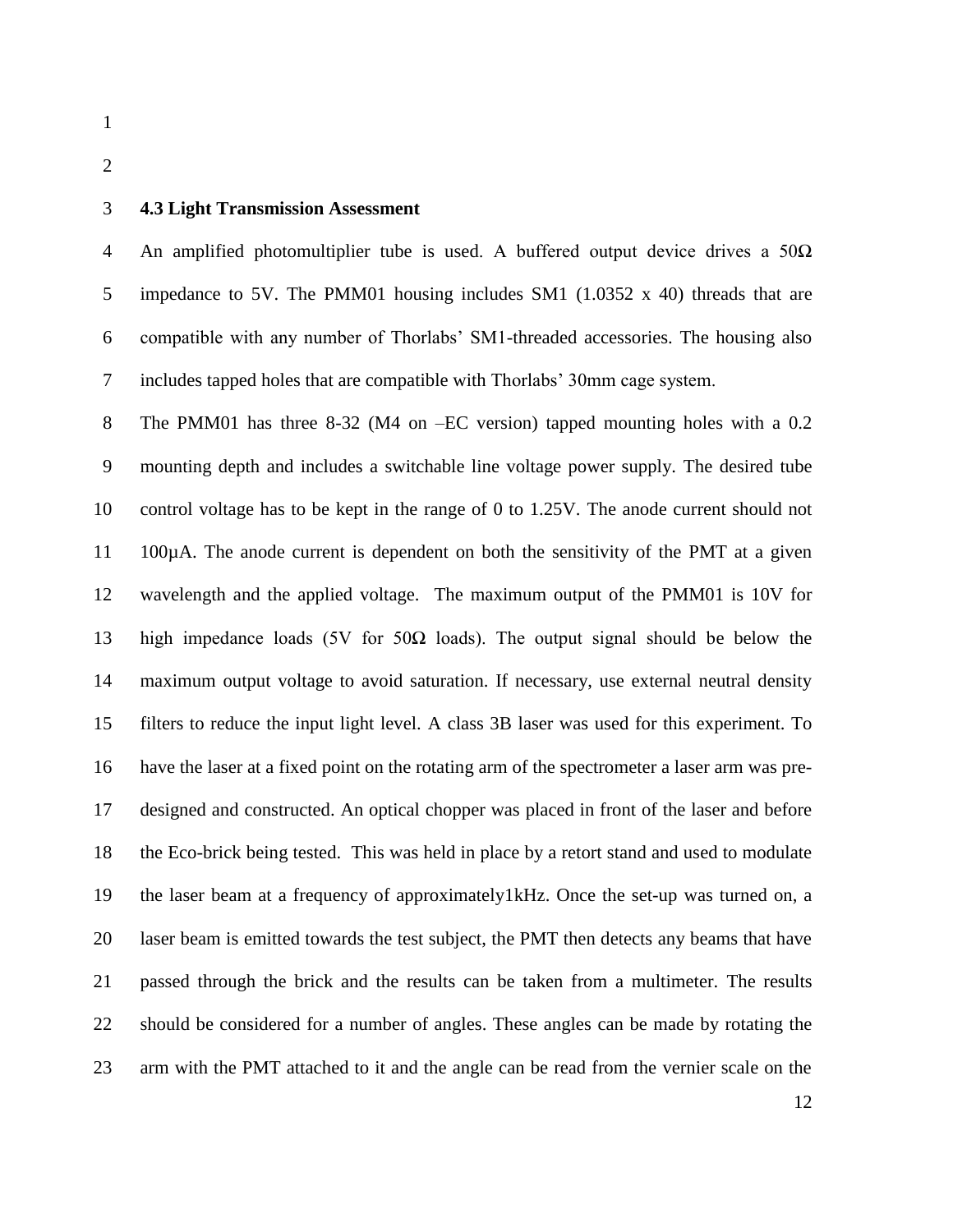spectrometer. While undertaking the experiment it is pivotal to ensure that the experiment is done in dark surroundings. Any form of daylight entering the room where the tests are carried out can hinder the results received by the apparatus. The protective black boards that are put up around the apparatus are to prevent any deflected beams that might refract away. This prevents any rays that might refract towards a person within the vicinity of the experiment.

#### **5. Results**

#### **5.1 Compression Testing**

 The bottle weights, brick weights and compressive loads at failure as defined in the previous section, are presented in Table 1 for 10 Eco-bricks tested.

 All of the initial bottle weights are very similar, within a range of 24 to 27 grams. As the bottles are all the same size, the similar weights of each give an indication that that all bottles are made from a similar standard of plastic, and that this would have equal on the compressive force. All final manufactured Eco-bricks have a similar weight, the lowest being 245 grams up to 260 grams. The bricks themselves showed good resistance to the compressive force applied; displaying values of up to 40 kN, these values are similar to that of basic concrete cubes that are tested using the same machine and process. There appears a linear relationship between the weight of a brick and the compressive force it can bear, though they are not directly related. This is shown in Figure 4. Since all bottles are made from a similar grade of plastic, this means that the packing ratio is the main variable that affects the strength of the brick.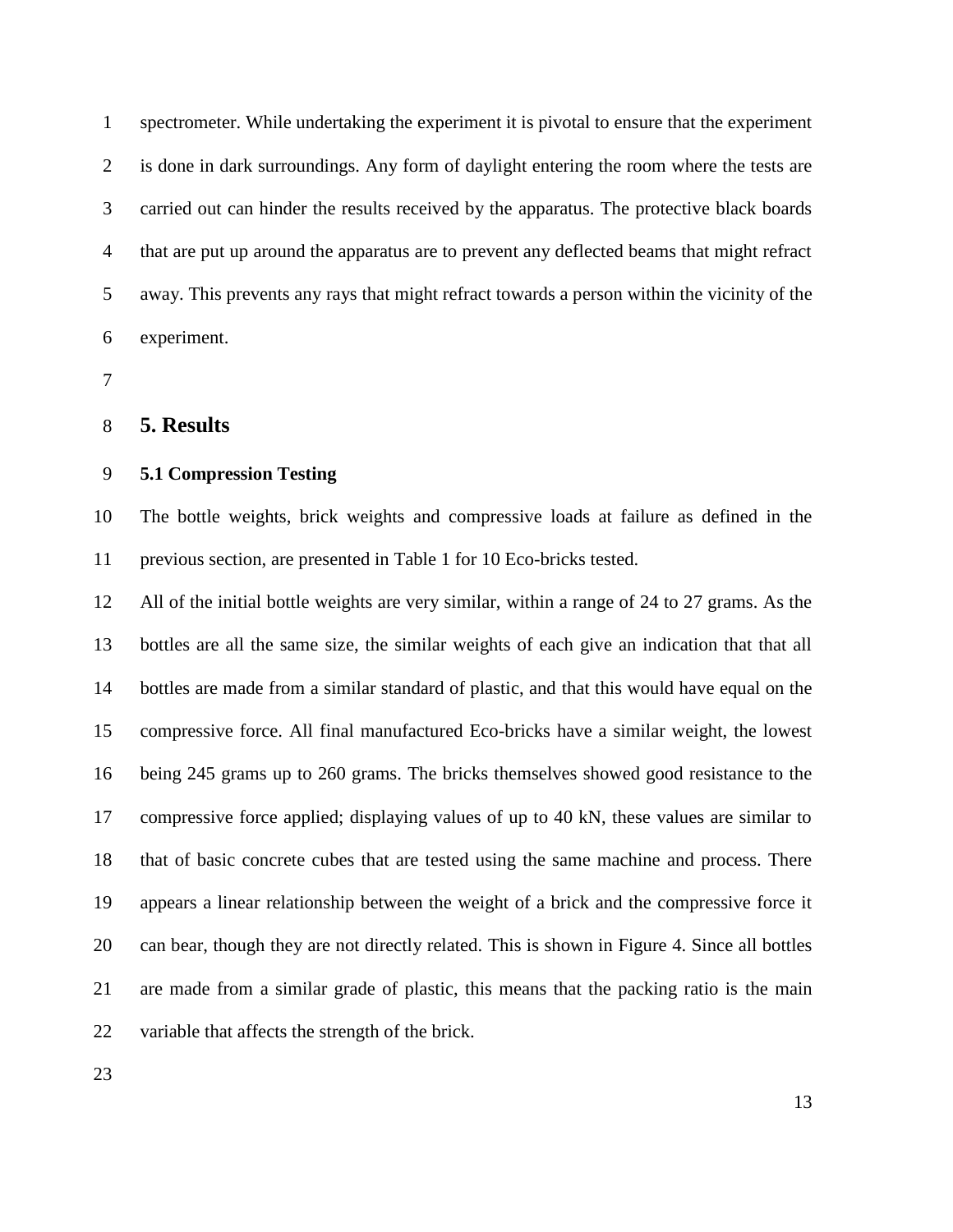To obtain an estimated stress at failure, the area of the squashed specimen is found by tracing the outline of the bottle onto a piece of paper and drawing a series of rectangles and trapezoids, calculating the area of each and adding them all together. The stress at failure, indicative of its compressive strength, was assessed by dividing the force at failure divided by this area. Table 2 presents the computed results in this regard. The manufacturing of the PET bottles and the failures are consistent to the resolution to which the results have been reported.

 The specific strength of a material may be represented through the strength/weight ratio. It is computed by dividing estimated strength with bulk mass per unit volume. For calculating bulk mass per unit volume, the mass of the bottle is divided by the volume. It can be assumed that the volume of each brick is the same as they are all 500 ml bottles. Their volume, in reality, may slightly vary but this s negligible when a first estimate of strength of Eco-bricks is being made. Table 3 presents the specific strengths of the Eco-bricks.

The linear relationship between specific strength and weight is presented in Figure 5.

 When the specimen is squashed to a contraction in the direction of the applied load, there is a corresponding extension in a direction perpendicular to the applied load. The ratio between these two quantities is estimated as the Poisson's ratio. The Poisson's ratio was calculated by comparing the axial and transverse stain at failure. The brick displays slight elastic rebound as it regains some of its shape when loading is removed. To measure axial strain the distance between the two platens is measured upon failure, and then divided by its original length. The extension and contraction is measured about the centre of the brick. The Poisson's ratios for the Eco-bricks were estimated within a range of 0.27-0.35.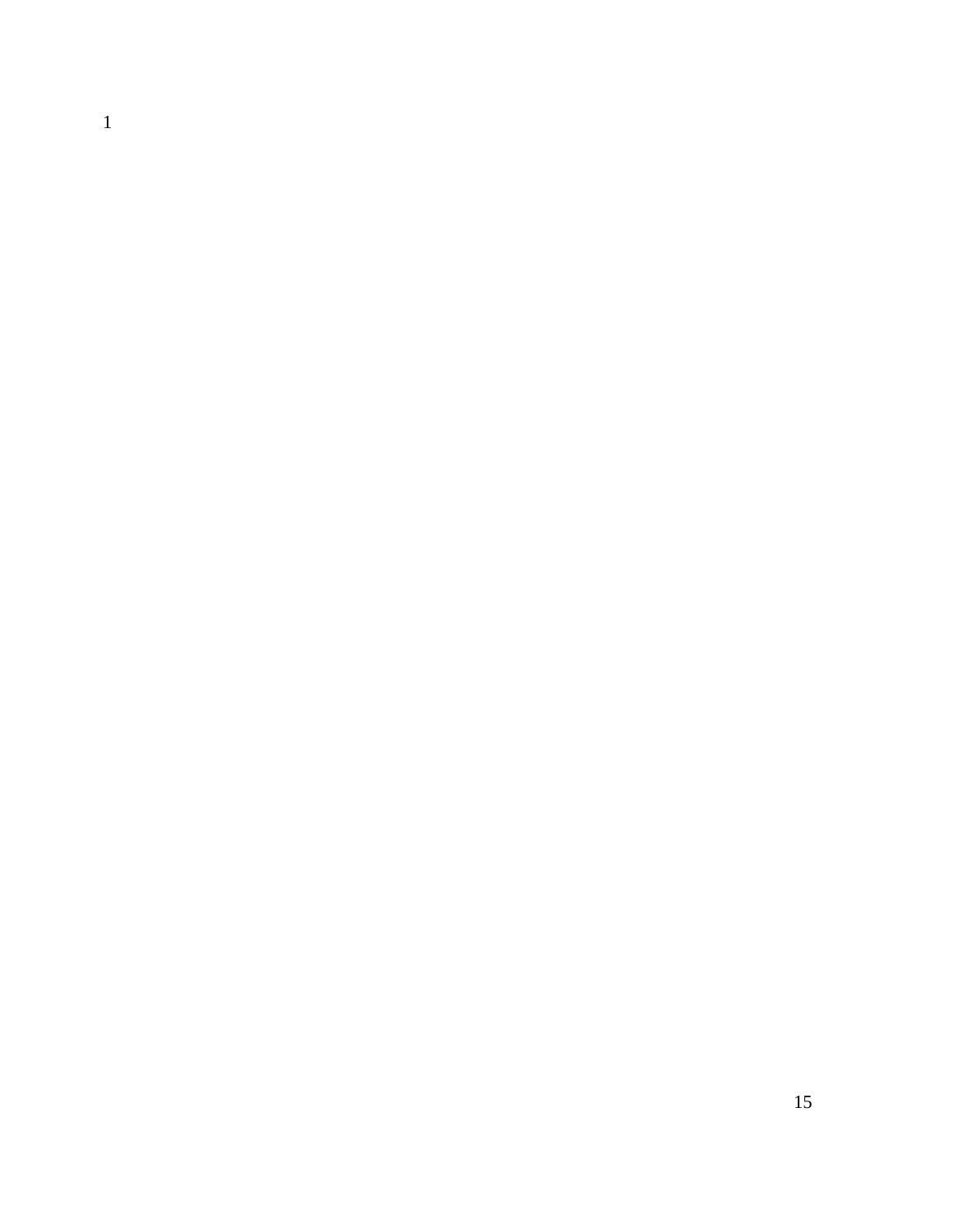#### **5.2 Sound Insulation**

 Sound reduction index (R) of Eco-bricks were estimated using the Mass Law, The reduction in dB at normal incidence,

$$
4 \qquad R_o = 20 \log \left( \frac{\omega m}{2 \rho c} \right) \tag{1}
$$

5 where  $\omega = 2\pi f$  is the angular velocity of the sound in radians/s, m is the mass of the 6 partition per unit area in kg/m<sup>2</sup> and  $\rho c$  is the characteristic acoustic impedance of air in

7 Rayls 
$$
\left(\frac{Pa.s}{m}\right)
$$
, which is about 420  $\frac{Pa.s}{m}$  at room temperature.

Reduction in dB for all angles of incidence is expressed as

$$
9 \t R = R_0 - 10 \log(0.23 R_0) \t (2)
$$

 A comparison of sound reduction index with Eco-bricks and other traditional construction materials are presented in Figure 6.

# Eco-bricks do not have as good a sound reduction index as a concrete block. However, the lack of performance is not too significant. Additionally, with the addition of mortar to the walls made from bottle "eco-bricks" this would increase the sound reduction index of the walls thus increasing the overall sound insulation of the structure being constructed. An alternative option of the bottle Eco-brick filled with sand was also assessed for sound reduction index. This is better than the plastic version but still not as good as the concrete block and the use of sand defeats the purpose of removing waste plastic from the system. A 110 dB sound between 1000 and 5000Hz, centred at around 3500Hz, is a value that is close to the threshold of pain to the ear [32]. With a sound reduction index of roughly 44 dB, the bottle eco brick alone can reduce the figure of this sound down to around 70dB which is the same value as a normal conversation would be at. This would be even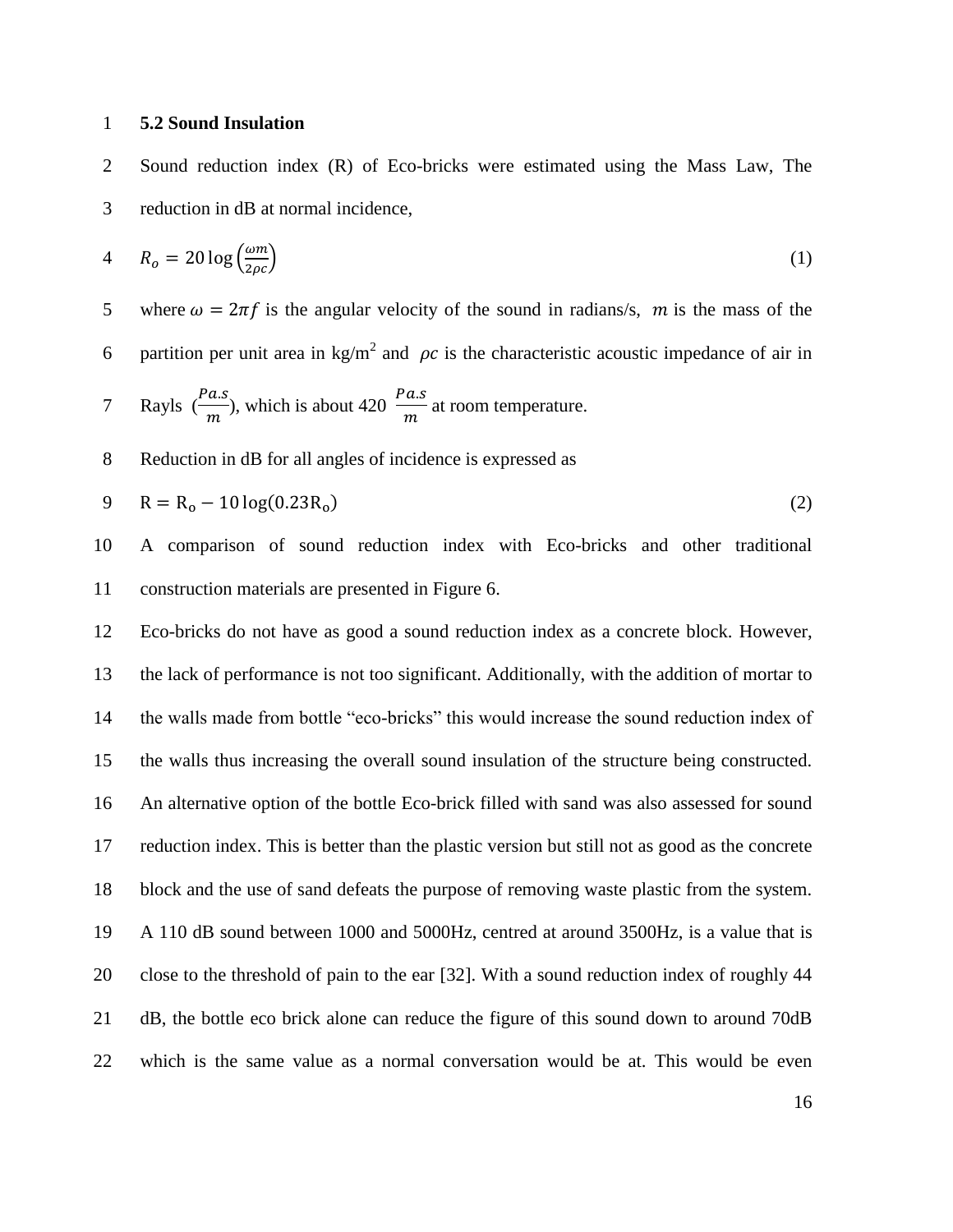further reduced by mortar, if it is used. Sound insulation is heavily dependent on the quality of construction and workmanship.

#### **5.3 Light Transmission**

The range was turned down on the lock-in amplifier to 300nV, without seeing any signal

6 from the PMT. It can thus be said that the signal out from the lock-in is  $\lt$  300nV.

The PMT produces a current, rather than a voltage as its output. It is converted to voltage

- 8 by a factor of 10<sup>6</sup>VA<sup>-1</sup> passing through a1MΩ resistor. The current from the PMT ( $I_{PMT}$ )
- is

$$
10 \tI_{PMT} < \frac{300x10^{-9}V}{10^6V/A} = 300x10^{-15}A
$$
\n(3)

 The PMT has a sensitivity of 86 V/W. Consequently, the optical power incident on the PMT is

$$
13 \t P_{opt} < \frac{300 \times 10^{-15} A}{86 A/W} = 3.5 \times 10^{-15} W \tag{4}
$$

 The transmission (*T*) of the sample is the proportion of the incident light that would pass through the specimen. This is obtained by

$$
16 \t T < \frac{3.5x10^{-15}W}{4.5x10^{-1}W} = 8x10^{-13}
$$
\t(5)

 As the above result is a ratio, it can also be expressed as < 120dB. This means that there is minimal transmission of light passing through the brick. The amount of light is so minimal that it is not visible to the human eye but it is picked up by the apparatus.

## **6. Discussion**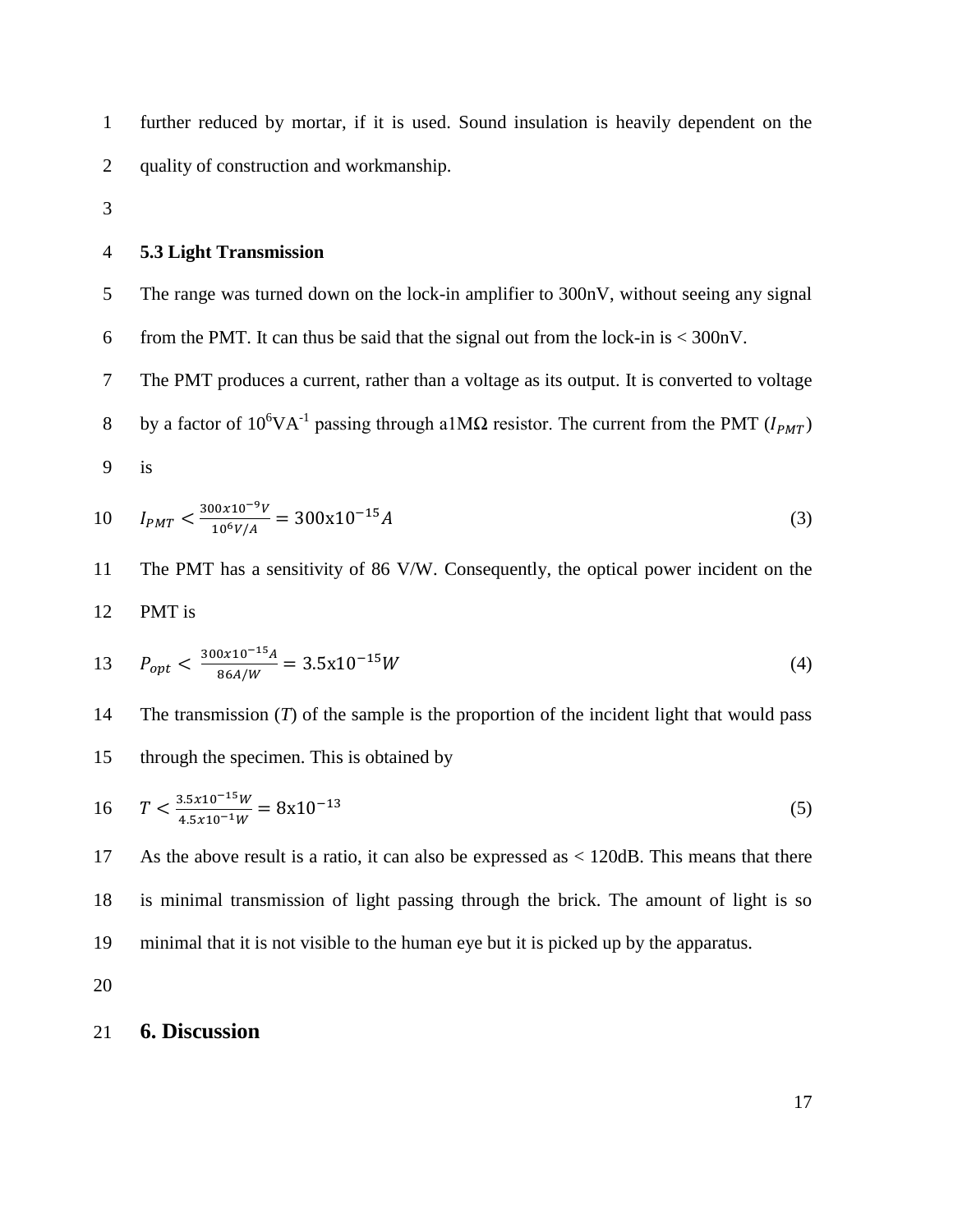A major motivation behind carrying out the work was the immediate applicability of Eco- bricks in various situations. The lead author has already been a part of a volunteering project in Costa Rica introducing Eco-bricks as a building resource. There was an existing problem with plastic waste related to protective covering for berry farming that was addressed through Eco-bricks.

 Using concrete blocks instead of Eco-bricks has its advantages and disadvantages. The cost of Eco-bricks is zero whereas the cost of a block in Central America for example averages out at roughly 75c per block. Considering a small, three room Eco-brick house 9 for four people, made of 8000 Eco-bricks, there is a potential saving around  $\epsilon$ 1500. On the other hand, the use of concrete blocks requires significantly less labour. The issue with the cost of the Eco-bricks is deciding to hire labour. Usually, it takes 30 to 60 minutes to make one brick and the main deciding factor for practical implementation will be labour.

 There are potential applications of Eco-bricks in basic constructions. They can also be used for decorative purposes for community areas such as parks. Other possible potential applications may include assessing the efficacy of Eco-bricks in stabilising soil, slopes or being used as barriers.

 Ecological approaches towards the development of units of construction is gaining increasing popularity for cleaner production processes in geographical regions where which are already experiencing or are expected to experience significant anthropogenic pollution levels due to rapid industrialisation [33]. The use of PET bottles as an additive for construction units have been considered before [34-36]. On the other hand, novel ideas of producing ecological bricks is also known to researchers [37-39]. This first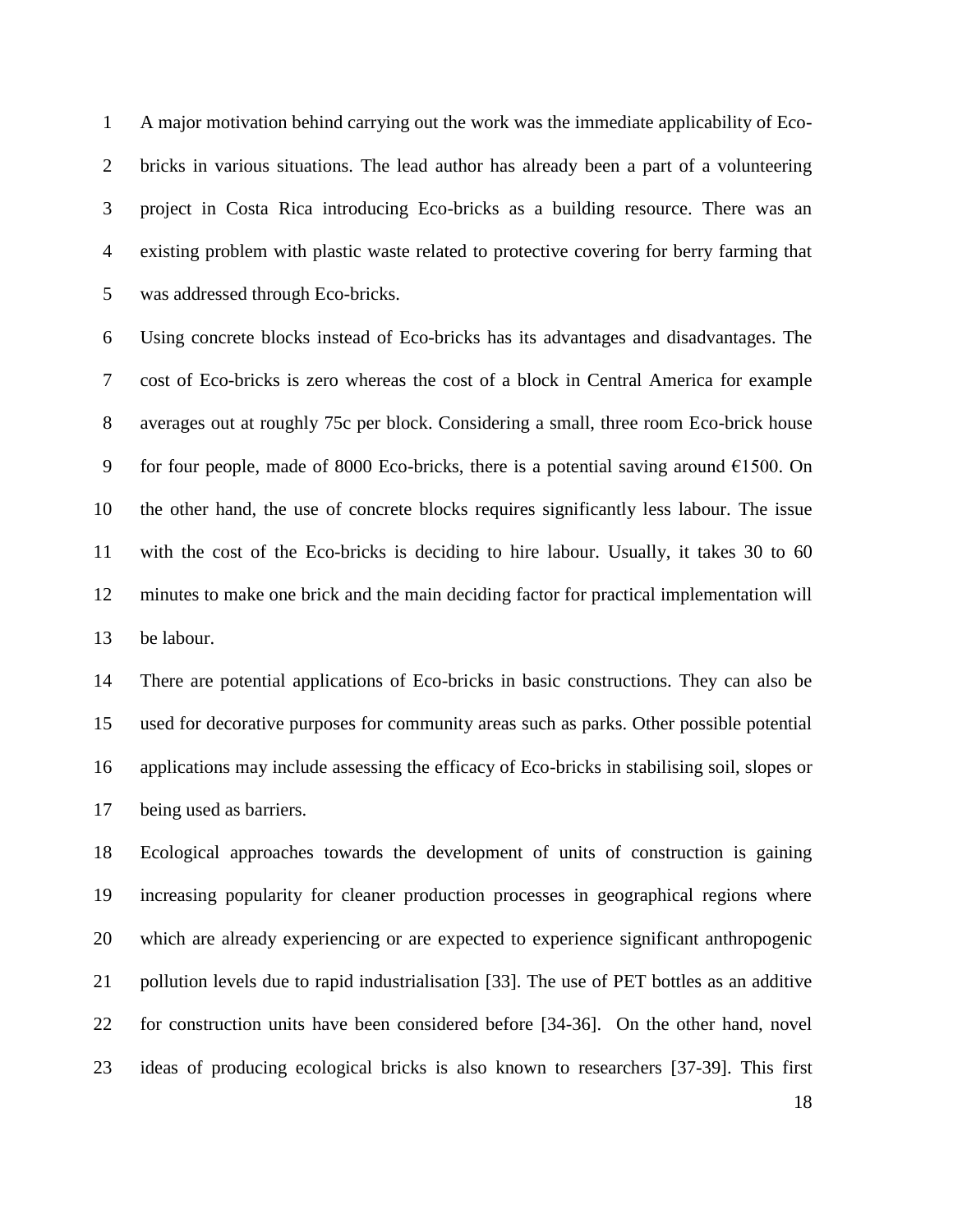approach of creating a structural unit entirely from PET bottles filled with plastic bags, which is expected to a unique and interesting way of recycling these materials with potential applications in construction.

#### **7. Conclusions**

 It can be concluded that Eco-brick is a viable resource for construction purposes with a number of possible applications. The bricks are relatively easily manufactured with controlled weight and packing. Eco-bricks have relatively good compressive strength, with values matching that of basic concrete cubes. The weight of Eco-brick was observed to hold a nearly relationship with load at failure and with specific strength. Eco-bricks have a relatively good specific strength. They are lightweight but strong for the weight they bear. The lightweight properties of the brick would reduce the cost of transportation if necessary. The calculated Poisson's ratio was observed to be within the range of 0.27 to 0.35. Eco-bricks have a relatively high sound reduction index, even when compared to that of a normal concrete block, which is a far more dense material. It has been shown that light visible to the naaked eye does not appear to travel through Eco-bricks. Lightweight Eco-bricks also reduce the chances of injury due to lifting heavy materials. The bricks are non-brittle, unlike concrete blocks. They are a simple recycling advancement, reaping significant environmental benefits. They save on trash travel allowance and landfill space. There is one inconvenient negative aspect of the brick and that is their fire resistance. Plastic can be set alight quite easily but considering that they are covered by a cement/sand mix or mud this will aid in the lack of fire resistance from the bricks themselves.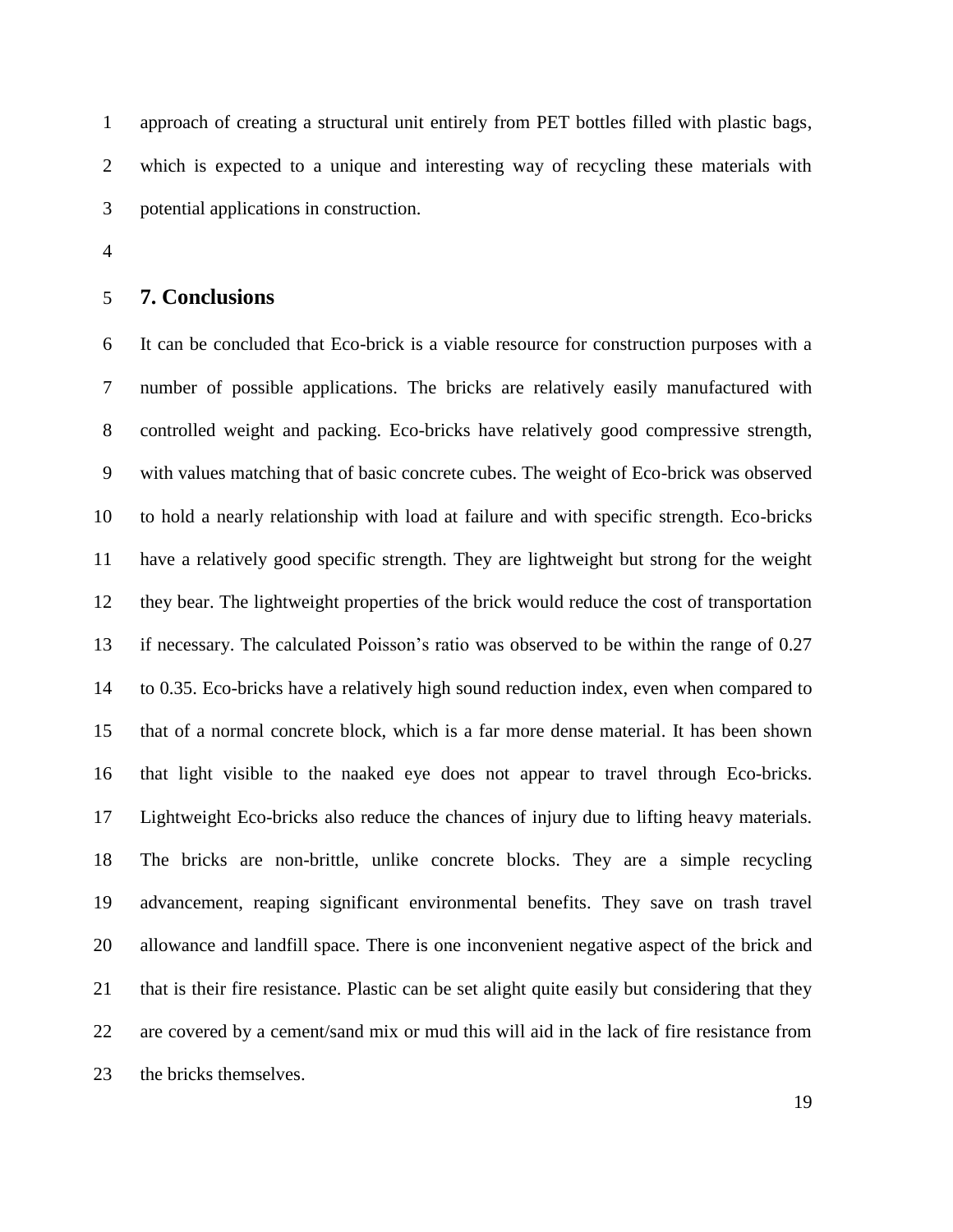# **Acknowledgements**

 The authors are grateful to Mr. Anthony O'Flaherty, Department of Civil and Environmental Engineering, University College Cork; Lawrence Singleton, Adrian James Acoustics; Dr. Richard Green, Department of Physics, University College Cork and Jonathan Cerdas, Santos Tours, Costa Rica. The authors also acknowledge Engineers Without Borders: Ireland for this work.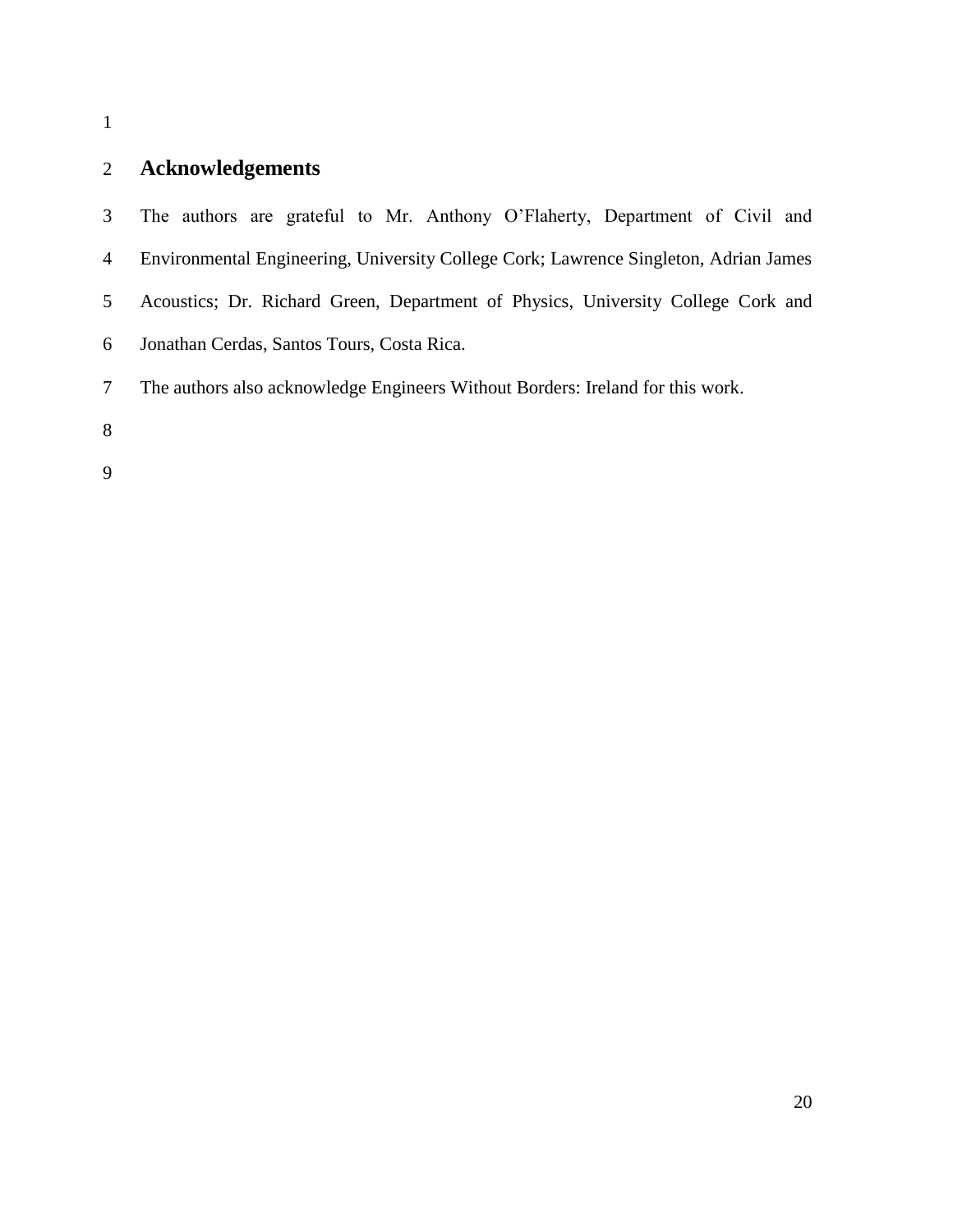## **References**

1. Shent, H., Pugh, R.J., Forssberg, E., 1998, A review of plastics waste recycling and the flotation of plastics. Resources, Conservation and Recycling 25, 85–109.

2. Subramanian, P.M., 2000. Plastics recycling and waste management in the US.Resources, Conservation and Recycling. 28, 253–263.

3. Mutha, N.H., Martin Patel, M., Premnath, V., 2006. Plastics materials flow analysis for India. Resources, Conservation and Recycling 47, 222–244.

4. Pacheco, E.B., Luiza M. Ronchetti, L.M., Masanet, E., 2012. An overview of plastic recycling in Rio de Janeiro. Resources, Conservation and Recycling 60, 140– 146.

5. Carvalho, M.T., Agante, E., Dura˜o, F., 2007. Recovery of PET from packaging plastics mixtures by wet shaking table. Waste Management 27, 1747–1754.

6. Al-Salem, S.M., Lettieri, P., Baeyens, J., 2009. Recycling and recovery routes of plastic solid waste (PSW): A review. Waste Management 29, 2625–2643.

7. O'Brine, T., & Thompson, R. C., 2010. Degradation of Plastic Carrier Bags in the Marine Environment. Marine Pollution Bulletin, 2279–2283.

8. EU, 2008. Directive 2008/98/EC of the European parliament and of the council of 19 November 2008 on waste and repealing certain directives.

9. Muthu, S., Li, Y., Hu, J., & Mok, P, 2011. Carbon footprint of shopping (grocery) bags in China, Hong Kong and India. Atmospheric Environment. 45, 469-475.

10. Lajeunesse, S., 2004. Plastic bags. Chemical and Engineering News. In S.

Lajeunesse, An Overview of Carryout bags in Los Angeles County. Los Angeles: Los Angeles County Department.

11. Dilli, R., 2007. Comparison of existing life cycle analysis of shopping bag alternatives. Final Report for Sustainability Victoria. Hyder Consulting Pty Ltd., Melbourne, Victoria.

12. SETAC., 1993. Guidelines for Life Cycle Assessment. Sesimbra, Portugal, Brussels, Belguim, Pensacola, Florida: First Ed, SETAC Workshop.

13. ISO 14040. Environmental management. Life cycle assessment. Principles and framework; 1997.

14. Lazarevica, D., Aoustin, E., Buclet, N., Brandt, N., 2010. Plastic waste management in the context of a European recycling society: Comparing results and uncertainties in a life cycle perspective. Resources, Conservation and Recycling 55, 246–259.

15. Department of Environment, 2007. Plastic Bags. from Department of Environment, Community and Local Government :

http://www.environ.ie/en/Environment/Waste/PlasticBags/ (Date of access 14/03/2014) 16. Siddique, R., Khatib, J., Kaur, I., 2008. Use of recycled plastic in concrete: A review. Waste Management 28, 1835–1852.

17. Hannawi, K., Kamali-Bernard, S., Prince, W., 2010. Physical and mechanical properties of mortars containing PET and PC waste aggregates. Waste Management 30, 2312–2320.

18. Choi, N. W., Mori, I. Ohama, Y., 2006. Development of rice husks–plastics composites for building materials. Waste Management 26, 189–194.

19. Marzouk, O.Y., Dheilly, R.M., Queneudec, M., 2007. Valorization of post-consumer waste plastic in cementitious concrete composites. Waste Management 27,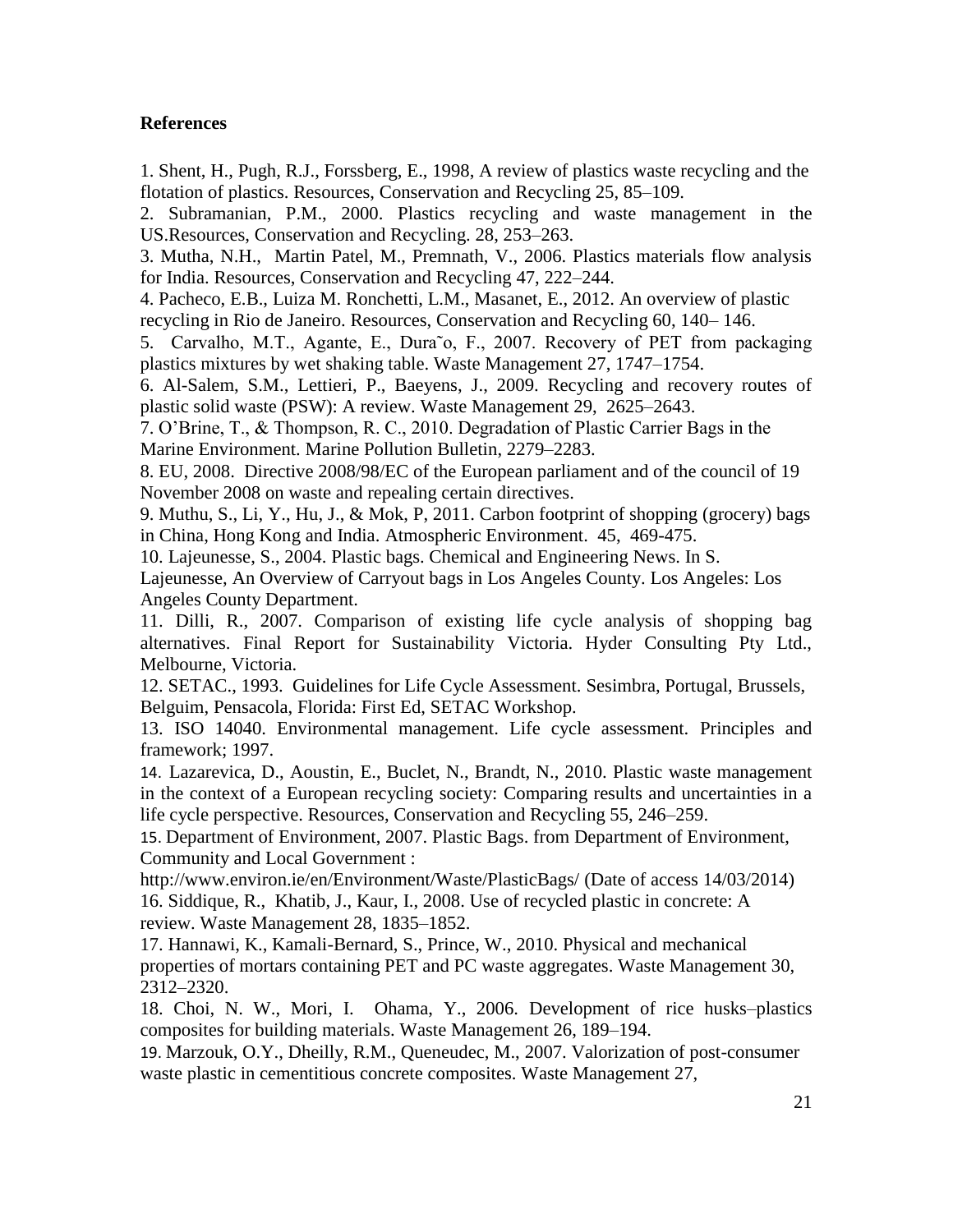310–318.

20. Frigione, M., 2010. Recycling of PET bottles as fine aggregate in concrete. Waste Management 30, 1101–1106.

21. Akcaozog˘lu, S., Atis, C.D., Akcaozog˘lu, K., 2010. An investigation on the use of shredded waste PET bottles as aggregate in lightweight concrete. Waste Management 30 (2), 285–290.

22. Ismail, Z.Z., AL-Hashmi, E.A., 2008. Use of waste plastic in concrete mixture as aggregate replacement. Waste Management 28, 2041–2047.

23. Albano, C., Camacho, N., Hernandez, M., Matheus, A., Gutierrez, A., 2009. Influence of content and particle size of waste pet bottles on concrete behavior at different w/c ratios. Waste Management 29, 2707–2716.

24. Sivakumar Babu, G.L., Chouksey, S.K., 2011. Stress–strain response of plastic waste mixed soil. Waste Management 31, 481–488.

25.POLLI-Brick. (2011). Polli-brick.

http://www.miniwiz.com/miniwiz/en/products/living/polli-brick.(Date of access 14/03/2014)

26. Hopkins, C., 2007. Sound Insulation. Elsevier Ltd.

27. Smith S. W., 2003. Digital Signal Processing, A Practical Guide for Engineer's and Scientists; Newnes Publications Ltd.

28. Griffiths, D. J. (2004). Introduction to Quantum Mechanics (2nd ed.). Prentice Hall.

29. Cassidy, N., Eddies, R., Dods, S., 2011. Void detection beneath reinforced concrete sections: the practical application of ground-penetrating radar and ultrasonic techniques. Journal of Applied Geophysics 74(4), 263-276.

30. Nelligan, T., 2012. Ultrasonic Flaw Detection. http://www.olympusims.com/en/applications-and-solutions/introductory-ultrasonics/introduction-flawdetection. (Date of access 14/03/2014)

31. Building Regulations, T., 2010. Resistance to the Passage of Sound, Document E. In H. Goverment, The Building Regulations. NBS, RIBA Enterprises Ltd.

32. NetWell Noise Control. 2012. Decibel Chart from NetWell Noise Control:

http://www.controlnoise.com/decibel-chart. (Date of access 14/03/2014)

33. Rahman M.E., Muntohar A.S., Pakrashi, V., Nagaratnam, B.H., Debnath S., 2014. Self Compacting Concrete from Uncontrolled Burning of Rice Husk & Blended Fine Aggregate. Materials & Design, 55, 410-415

34. Ahmadinia E., Zargar ., Karim M.R., Abdelaziz M., Shafig P., 2011. Using waste plastic bottles as additive for stone mastic asphalt. Materials & Design, 32(10), 4844- 4849.

35. Tan C., Ahmad, I., Heng M., 2011. Characterization of polyester composites from recycled polyethylene terephthalate reinforced with empty fruit bunch. Materials & Design, 32 (8–9), 4493-4501.

36. Iucolano F., Liguori B., Caputo D., Colangelo F., Cioffi R., 2013. Recycled plastic aggregate in mortars composition: Effect on physical and mechanical properties. Materials & Design, 52, 916–922.

37. Maskell D., Heath A., Walker P., (2013). Laboratory scale testing of extruded earth masonry units. Materials & Design, 45, 359–364.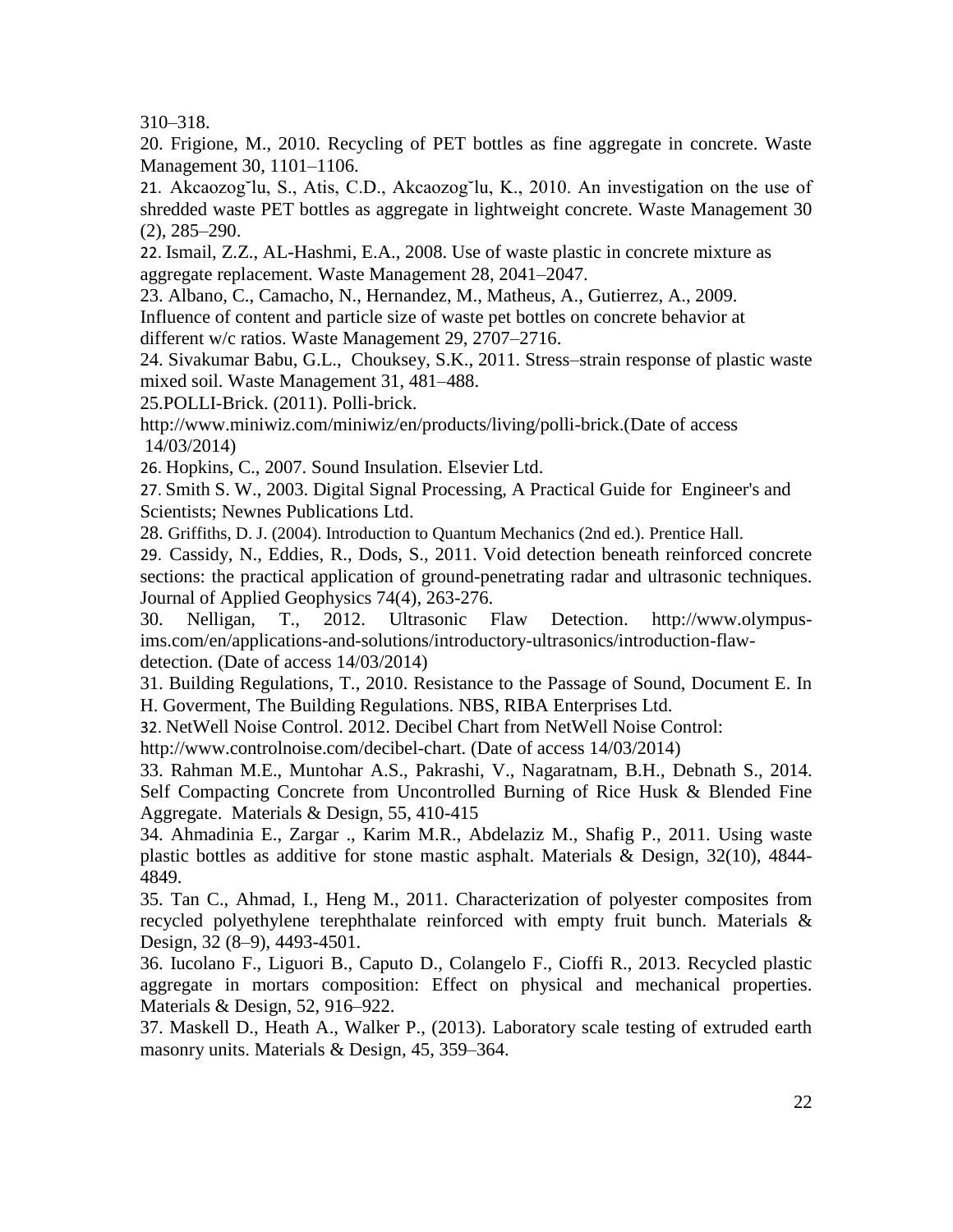38. Grist E.R., Paine K.A., Heath A., Norman J., Pinder H., 2013. Compressive strength development of binary and ternary lime–pozzolan mortars. Materials & Design, 52, 514– 523.

39. Hajjaji W., Andrejkovičová S., Zanelli C., Alshaaer M., Dondi M., Labrincha J.A., Rocha F., 2013. Composition and technological properties of geopolymers based on metakaolin and red mud. Materials & Design, 52, 648–654.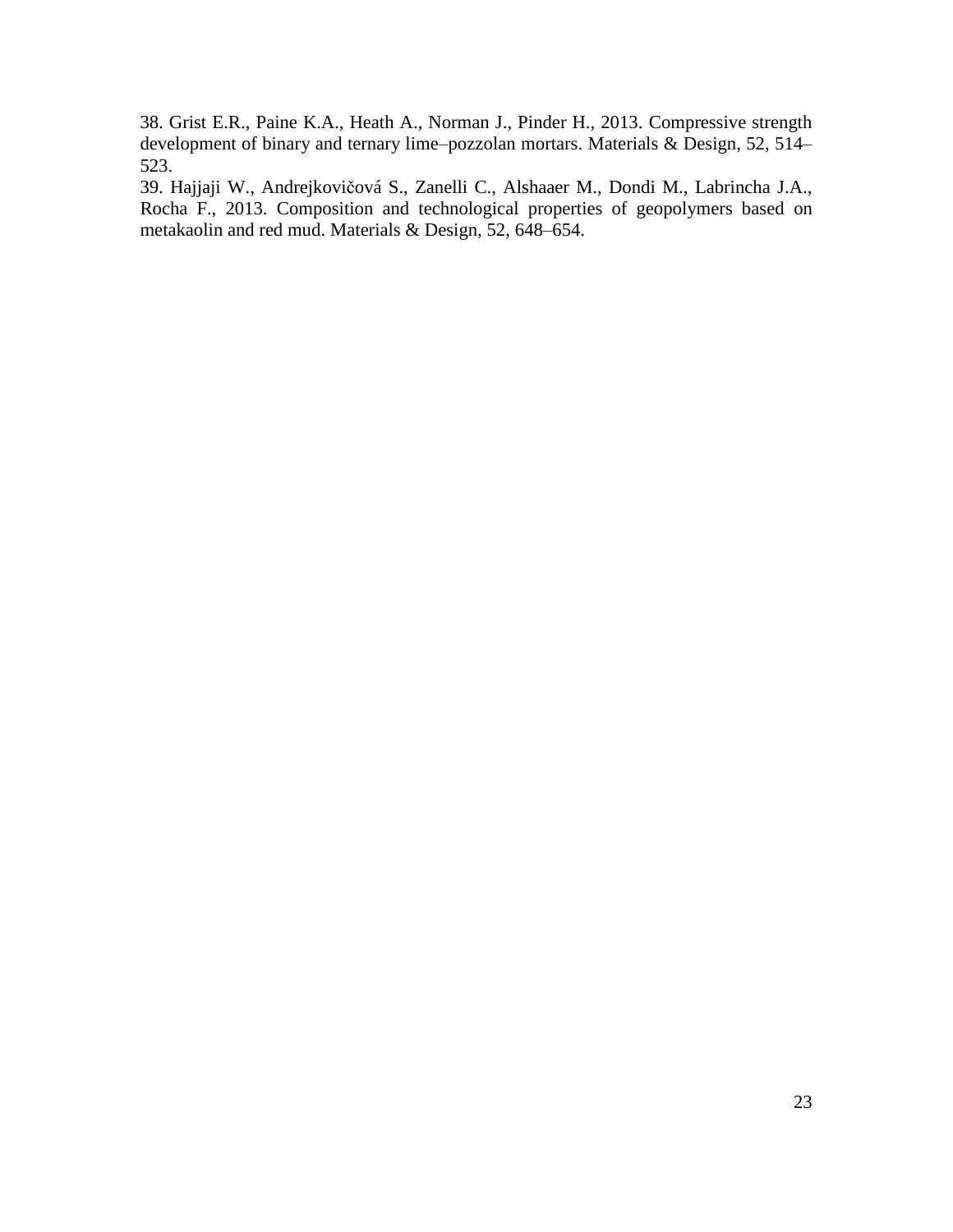## **List of Figures**

Figure 1. An example of an Eco-brick.

Figure 2. Development of Eco-bricks through collection of PET bottles (a) PET bottle (b),

collection of waste plastic (c), packing of waste plastic within PET bottles (d) and closing

PET bottles with a screw cap

Figure 3. Conversion of circular to a trapezoidal shape for different sections.

Figure 4. Linear relationship between Eco-brick weight and compressive force at failure.

Figure 5. Linear relationship between Eco-brick weight and specific strength.

Figure 6. A comparison of sound reduction indices for Eco-bricks and other traditional bricks used for construction.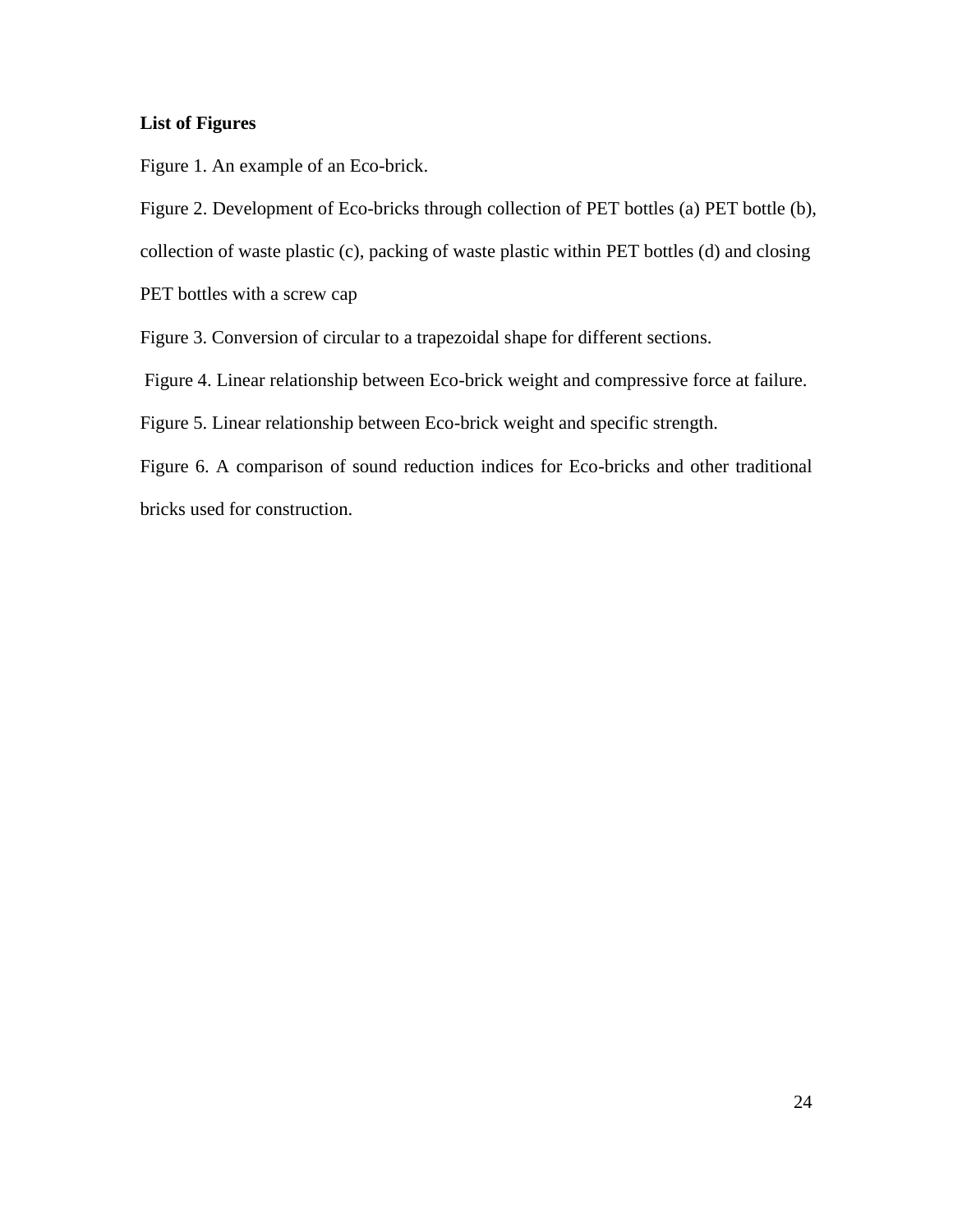

Figure 1.



Figure 2.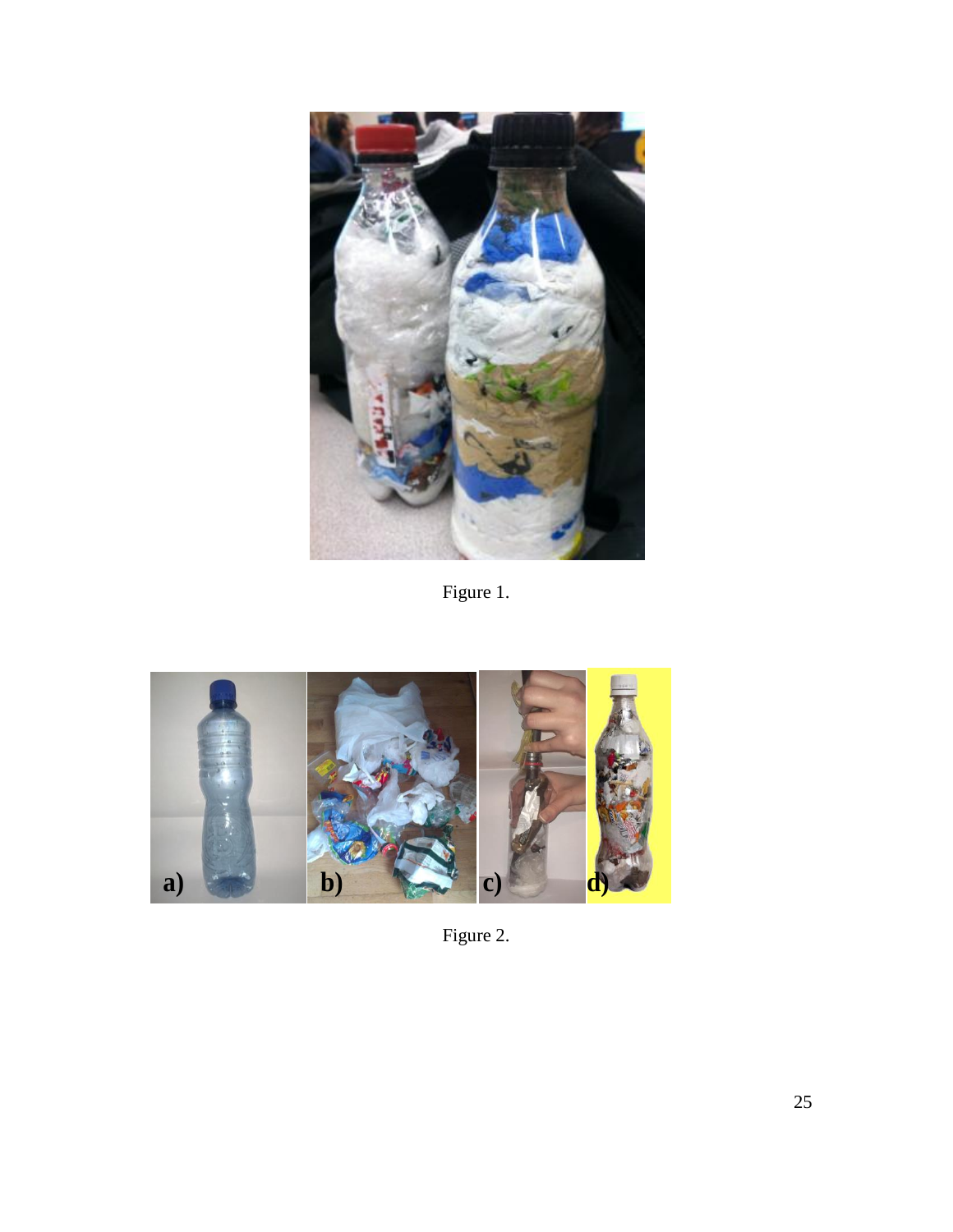

Figure 3.



Figure 4.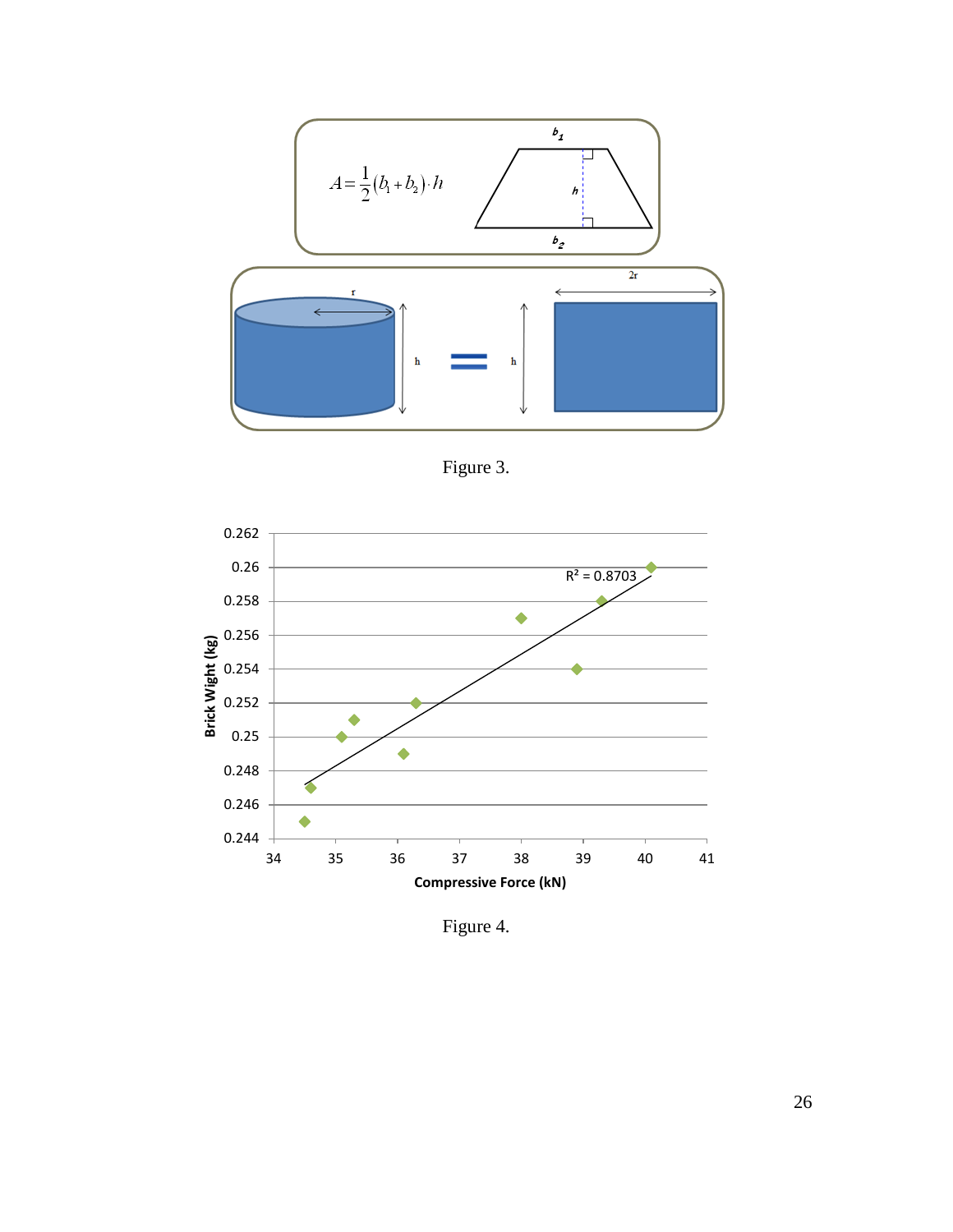

Figure 5.



Figure 6.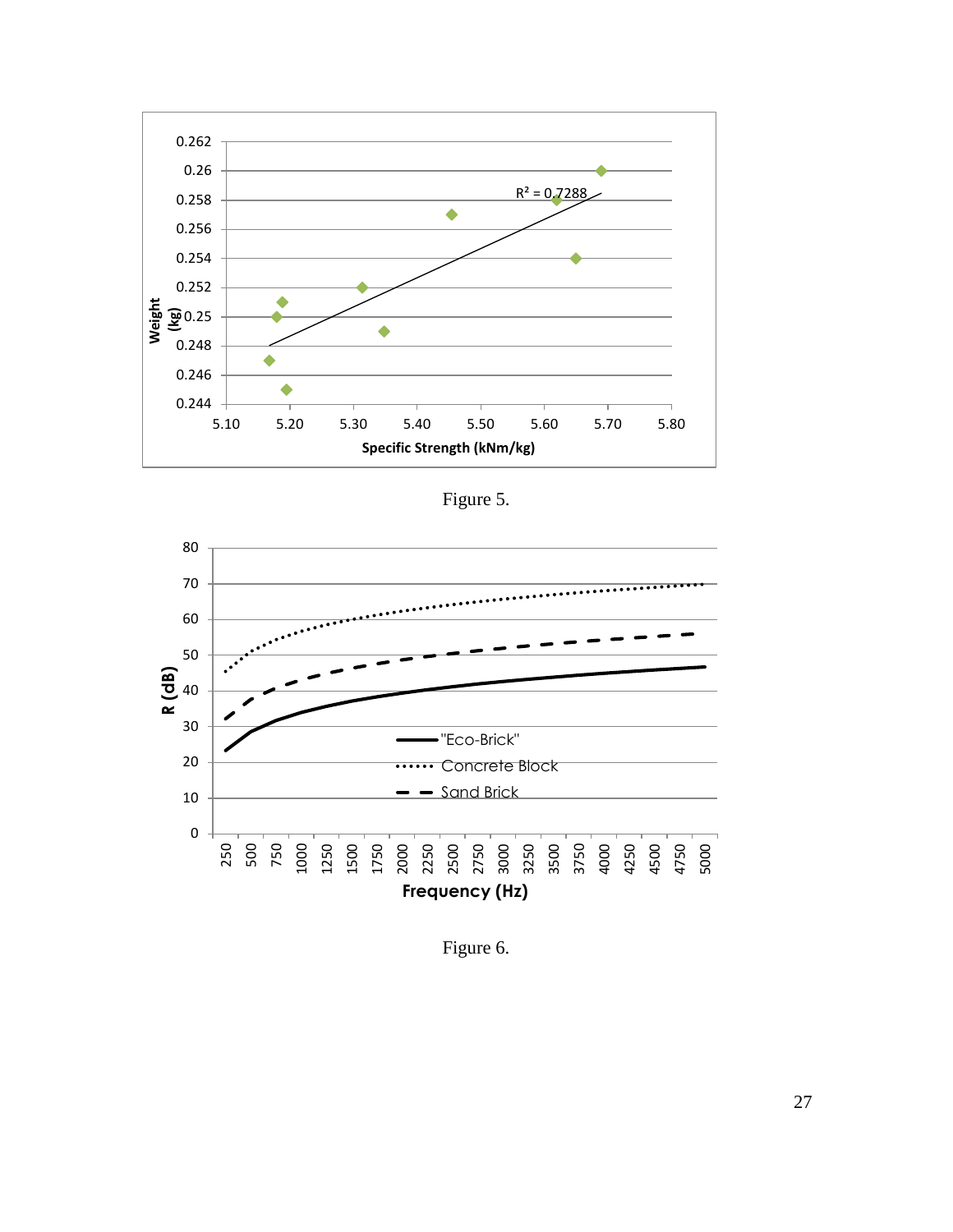# **List of Tables**

- Table 1. Compressive loads at failure along with bottle and brick weights.
- Table 2. Estimated compressive strength at failure.
- Table 3. Specific strengths of Eco-bricks.